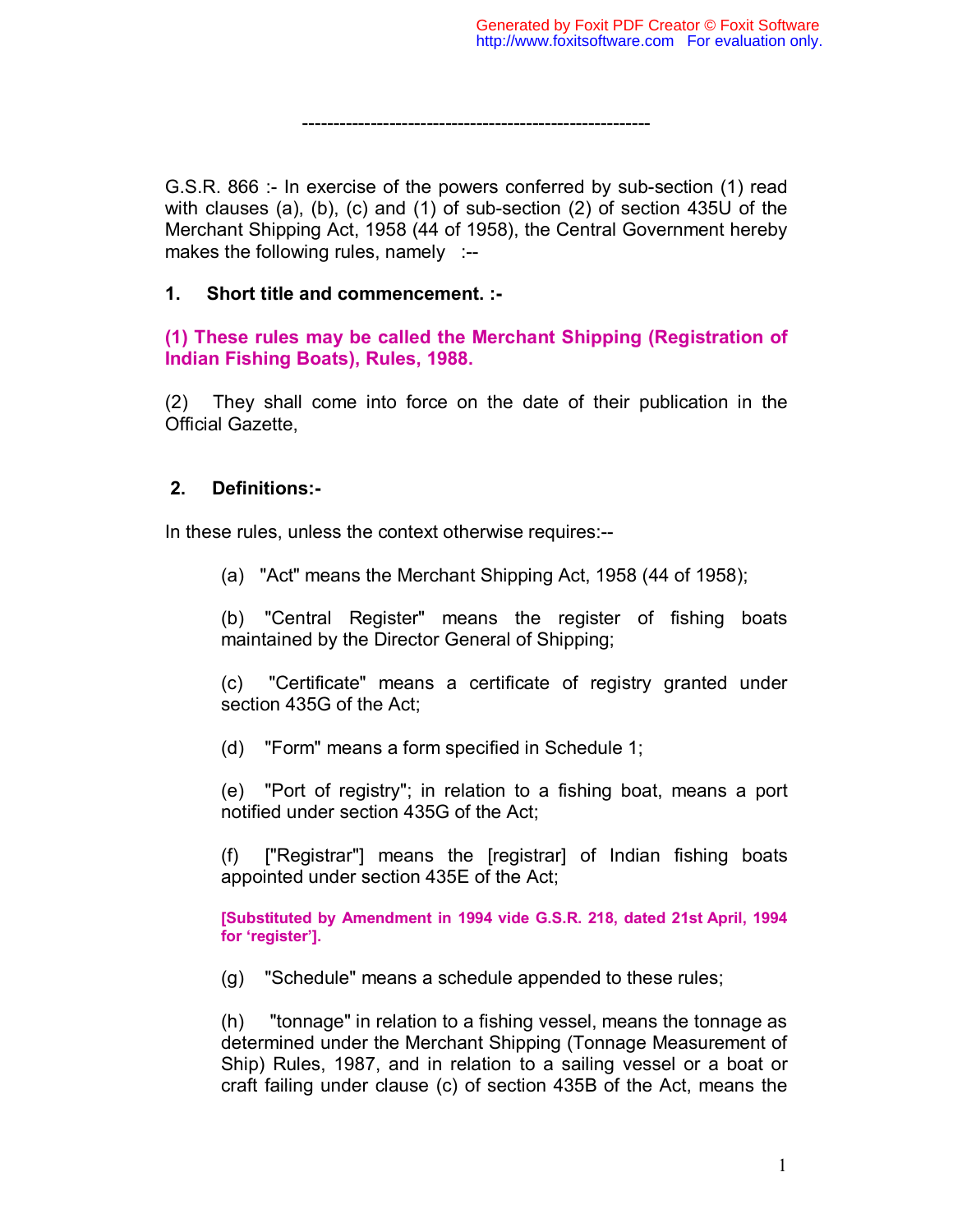tonnage as determined under the Merchant Shipping (Tonnage Measurement of Sailing Vessels) Rules, 1960.

# **3. Application for certificate of registry :-**

(1) Every application for the grant of a certificate of registry of an Indian fishing boat under section 435G of the Act, shall be made in **Form 1**, to the registrar of the port of registry nearest to the place where the owner resides or where the fishing boat is built or is based.

- $[(2)$  Every application under sub-rule (1) shall be accompanied by  $-$ 
	- (a) the particulars of the fishing boat in Form IV;
	- (b) the declaration of the ownership by the applicant in Form II or Form III as the case may be;
	- (c) the documents of the title to the fishing boat;
	- (d) the builders' certificate].

**[Substituted by Amendment in 2009 vide G.S.R. No. 448(E), dated 24th June, 2009 for 'Every application under sub-rule (1) shall be accompanied by—** 

**(a) a declaration of ownership by the applicant in the Form II or III, as the case may be;** 

- **(b) the documents of title to the fishing boat;**
- **(c) the builders' certificate. '].**

["(3) Every application for the grant of certification of registry of an existing Indian fishing boat under section 435G of the Act, in the revised format, as specified in 'Form IV' shall be made in Form I, without payment of any fee, to the Registrar of the port of Registry of that Indian fishing boat.

- (4) Every application under sub-rule (3) shall be accompanied by
	- (a) the particulars of the Indian fishing boat in Form IV;
	- (b) the original certificate of registry previously granted under subsection (4) of Section 435G of the Merchant Shipping Act 1958 or under any other law for the time being in force."]

**[Inserted by Amendment in 2012 vide G.S.R. 10(E), dated 13th January, 2012]**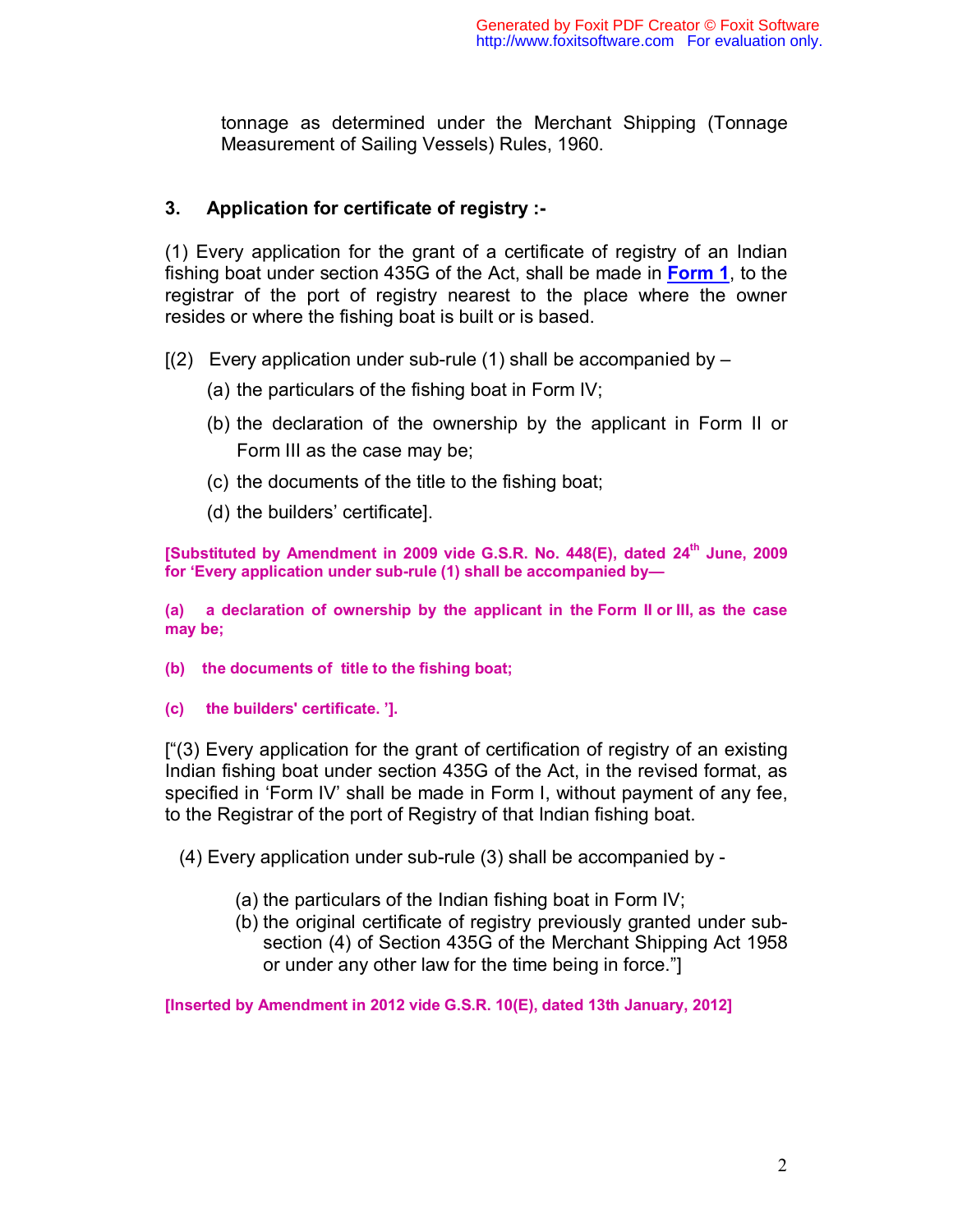# **4. Name of fishing boat.:-**

(1) When apply for the certificate of registry, the owner shall specify the name which he proposes to adopt for the fishing boat.

(2) If the name proposed by the owner is the same of similar to the name by which any other fishing boat has been previously registered at the port of registry, the register may require the owner to suggest some other name under which the fishing boat may be registered.

(3) [ When the name suggested by the owner has been approved by the registrar, the fishing boat shall be registered under that name within a period of 60 days]

**[Substituted by Amendment in 1994 vide G.S.R. 218, dated 21st April, 1994 for 'When the name suggested by the owner has been approved by the register, the fishing boat shall be registered under that name '].**

# **5. Official number :-**

(1) On scrutiny of an application under rule 3, if the registrar is satisfied about the nationality of the applicant and his title to the fishing boat, he shall assign to the fishing boat an official number from a consecutive series maintained at each port of registry preceded by 3 distinguishing letters indicating the port of registry notified under section 435D and 435E of the Act;

 (2) The official number once assigned to an Indian fishing boat shall not be changed except when the fishing boat is registered again at another port of registry, nor shall the official number be registered for another vessel.

# **6. Manner of ascertainment of tonnage of Indian fishing boat. :-**

(1) Every owner of a fishing vessel shall cause to ascertain its tonnage in accordance with the Merchant Shipping (tonnage Measurement of Ships), Rules, 1987. [However, tonnage of Indian Fishing Boats, less than 20 meters in length, can also be measured by the Registrar of India Fishing Boats besides the Surveyor]

**[Inserted by Amendment in 1998 vide G.S.R. 774(E), dated 28th December, 1998]**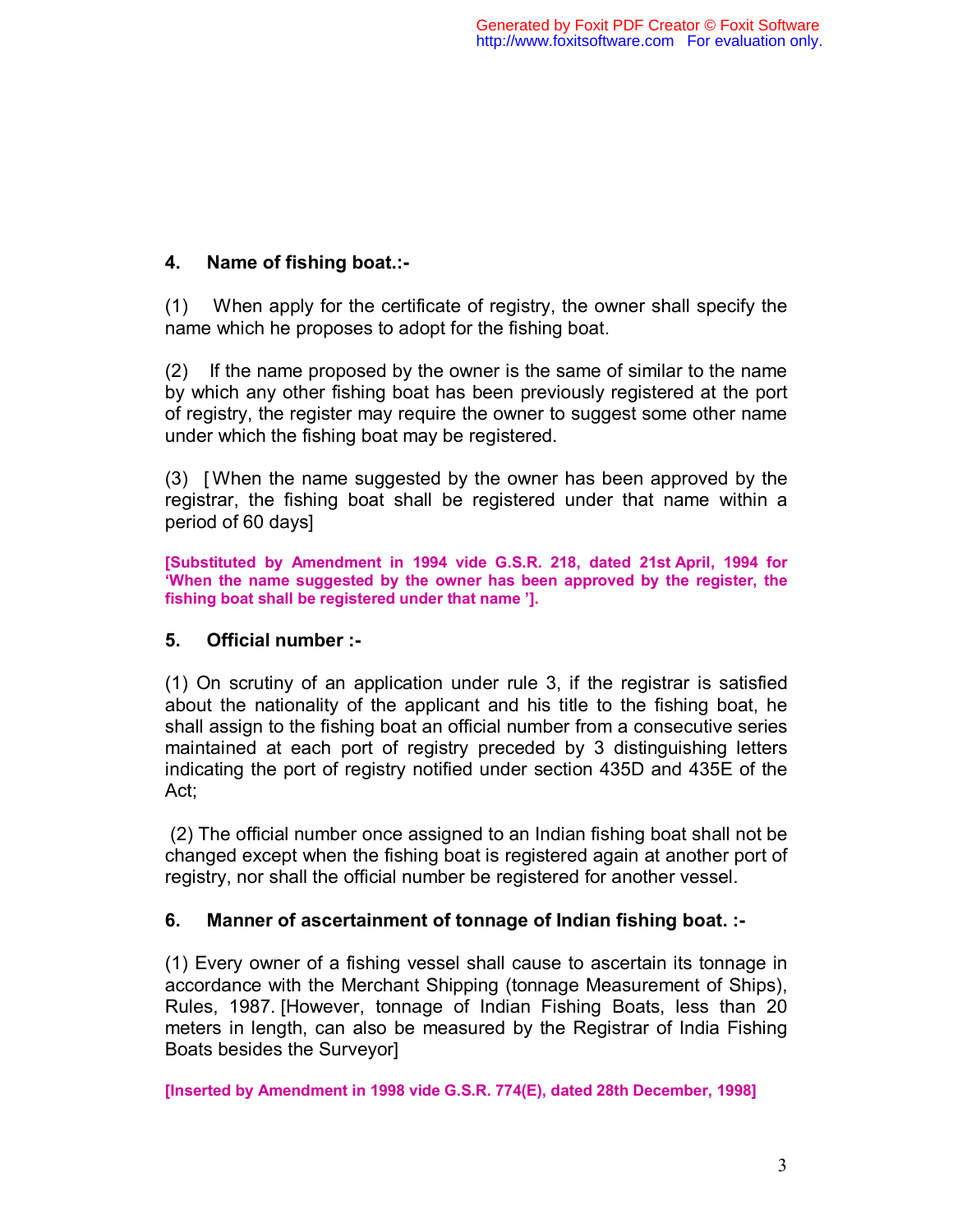(2) Every owner of a sailing vessel or boat or craft failing under clause (b) of section 435B of the Act shall cause to ascertain its tonnage in accordance with [the Merchant Shipping (Sailing Vessels) Rules, 1977]

**[Substituted by Amendment in 1998 vide G.S.R. 774(E), dated 28th December, 1998 for 'the Merchant Shipping (Tonnage Measurement of Sailing Vessels) Rules, 1960']**

#### **7. Certificate of registry. :-**

(1) [The Registrar shall, after the tonnage of an Indian fishing boat has been ascertained enter the particulars specified in sub-section (3) of section: 435G of the Act in the register [ \* ] kept by him for the purpose and grant a certificate of registry within a period of 60 days from the date of application.]

**[Substituted by Amendment in 1994 vide G.S.R. 218, dated 21st April, 1994 for 'The register shall, after the tonnage of Indian fishing boat has been ascertained, enter the particulars specified in sub-section (3) of section 435G of the Act in the register in Form IV kept by him for the purpose and grant a certificate of registry'].**

**[\* The words 'in Form IV' omitted by Amendment in 2009 vide G.S.R. No. 448(E), dated 24th June, 2009]**

(2) Every certificate of registry granted under sub-section (4) of section 435G of the Act shall be in [ **Form IV** ];

**[** \* **Substituted by Amendment in 2009 vide G.S.R. No. 448(E), dated 24th June, 2009 for the words 'Form V']**

(3) The certificate of registry shall, on demand by a registrar, any officer of the customs or of the Mercantile Marine Department, be produced by the owner, the skipper on the tindal or any other person in charge of the fishing boat.

#### **8. Manner of painting of name and official number, etc. on Fishing boat. :-**

(1) The distinguishing letters indicating the port of registry, the name of the fishing boat by which it is registered and the official number assigned to it under rule 5, shall be painted in English, in regional language and in Hindi Alphabet in white oil colour against a black background on both quarters of the fishing boat near the stern.

(2) All the letters and figures painted shall be of such size as the registrar may determine in each case but shall not be less than one decimeter in height and two centimeters in width.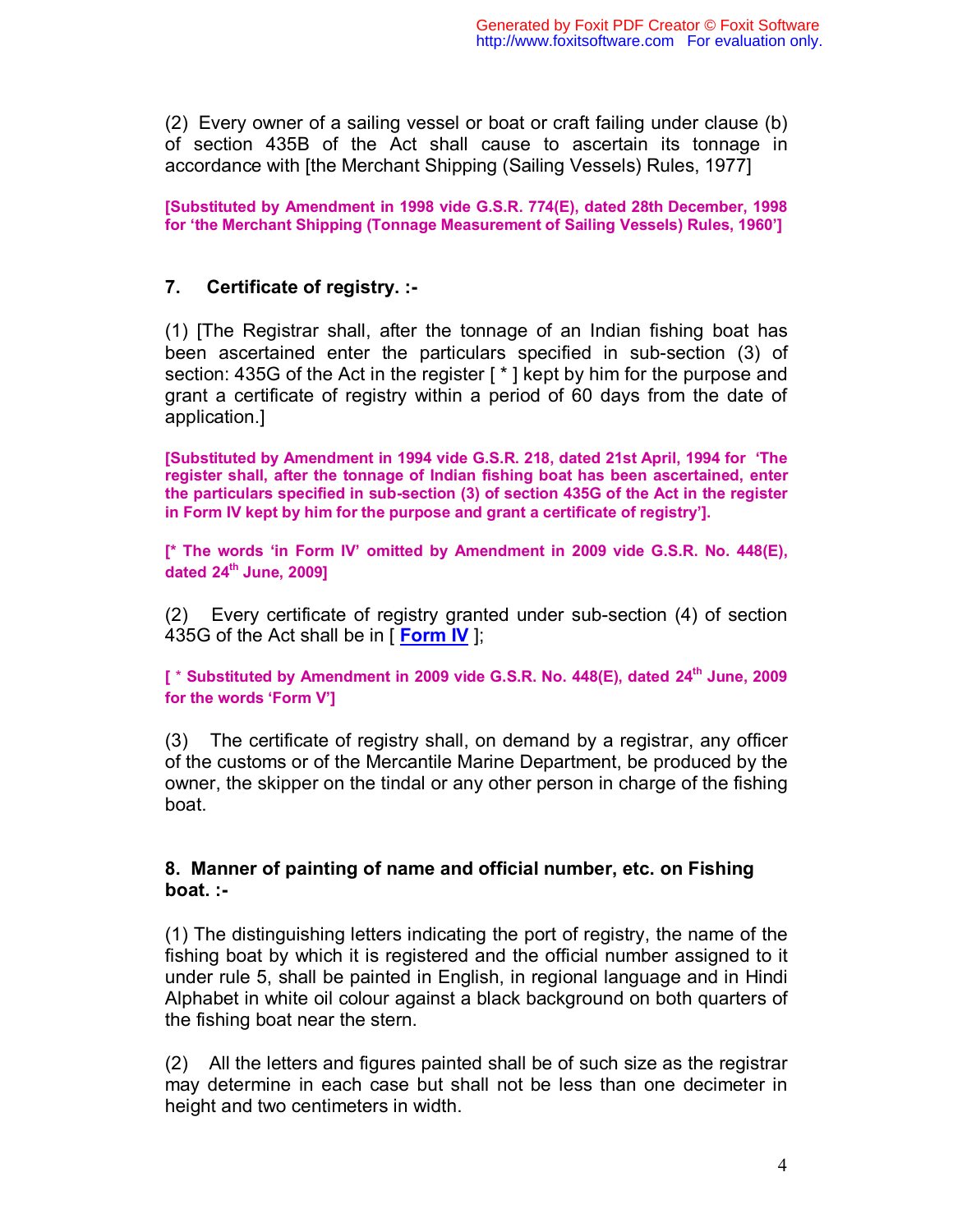(3) The letters and figures referred to in this rule shall also be painted on the dinghies attached to the fishing boat.

# **9. Change of name :-**

(1) The name of an Indian fishing boat under which it has been registered shall not, after such registry, be altered or changed except with the approval of the registrar.

(2) Every application for the change of name of such fishing boat shall be made to the registrar of the fishing boat's port of registry and shall specify the reasons for the proposed change.

(3) [The registrar may, if he is satisfied that the change proposed is reasonable and necessary, approved such change within a period of 60 days from the date of receipt of application.]

**[Substituted by Amendment in 1994 vide G.S.R. 218, dated 21st April, 1994 for 'The registrar may, if he is satisfied that the change proposed is reasonable and necessary, approve such change.']**

(4) Where the name of an Indian fishing boat, which is mortgaged, is sought to be changed, the consent of the mortgage shall also be obtained for the proposed change.

(5) The new name which has been approved by the registrar shall be entered in the register in the certificate of registry of that fishing boat, and shall accordingly be painted on the fishing boat in accordance with rule 8.

# **10. Registry of alterations. :-**

(1) An application for alterations of the registry of an Indian fishing boat shall be made in **Form VI** within one month of such alterations to the registrar of the port where the fishing boat is registered.

(2) Where the alterations do not materially affect the dimensions or the tonnage of the fishing boat, the registrar shall enter the alterations in the register and also in the certificate of registry of the fishing boat.

(3) Where the alternations materially affect the dimensions or the tonnage of the fishing boat the registrar shall proceed to register the fishing boat *de novo*.

[(4) Where the Registrar proceeds to register the fishing boat de novo as required by sub-rule (3) above, he shall do so within a period of 60 days on receipt of application or completion of alteration, whichever is later.]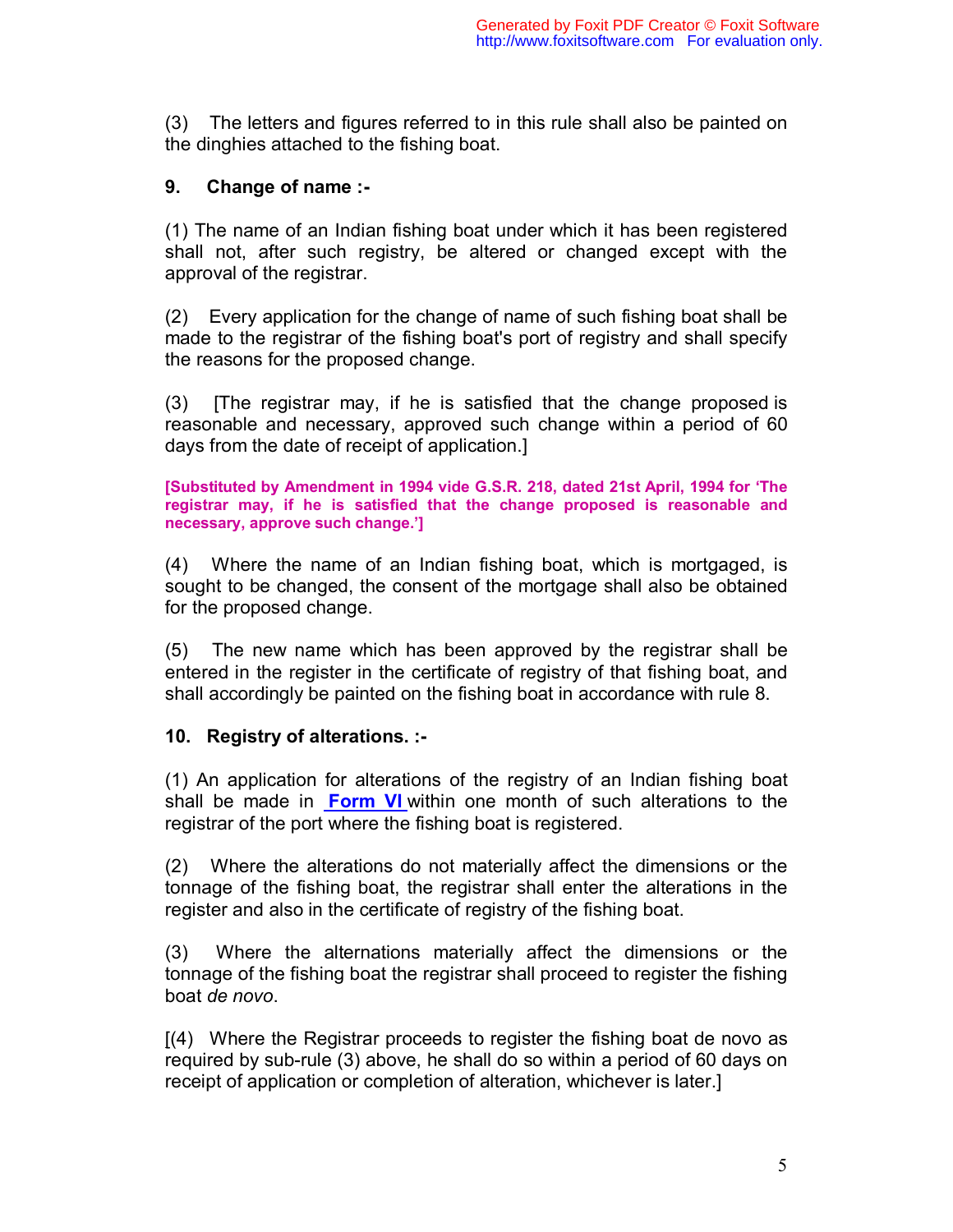**[Added by Amendment in 1994 vide G.S.R. 218, dated 21st April, 1994]**

# **11. Transfer of registry. :-**

(1) If all the person having an interest in an Indian fishing boat, whether as owner or a mortgage, desire that the registry of the fishing boat should be transferred from one port to another, they may apply in **form VII** to the registrar of the port of registry for such transfer.

(2) The registrar of the port of the registry shall, if he is satisfied that the proposed transfer is unobjectionable, transmit the particulars of the Indian Fishing boat and the encumbrances, if any thereon to the registrar of the intended port of registry.

(3) The registrar at the intended port of registry, after he is satisfied that the new official number with the distinguishing letters of the port are duly marked on the fishing boat in accordance with the provisions of rule 8, shall issue a fresh certificate of registry and communicate to the registrar of the original port of registry the official number assigned to the Indian fishing boat and the date of its registry.

# **12. Closing of registry. :-**

(1) Where the registry of an Indian fishing boat is transferred under rule 11, the registrar of the original port of registry shall close the registry of the Indian fishing boat in his register.

(2) Where the registry of an Indian fishing boat at any port is closed under section 345-P of the Act or under sub-rule (1), the registrar of the port shall forthwith submit to the Director General of Shipping a statement of the particulars of the fishing boat whose registry is closed and the circumstances in which the registry is closed.

# **13. Transfer of fishing boat or interest therein. :-**

(1) The owner, or in the case of joint ownership all the owners, of an Indian fishing boat desiring to transfer such fishing boat or any interest therein, shall apply to the registrar of the port of registry for permission to do so.

(2) [The Registrar shall, after making such enquiry as he thinks necessary, approve the transfer of ownership of fishing boat or any interest therein within a period of 60 days from the date of receipt of application.]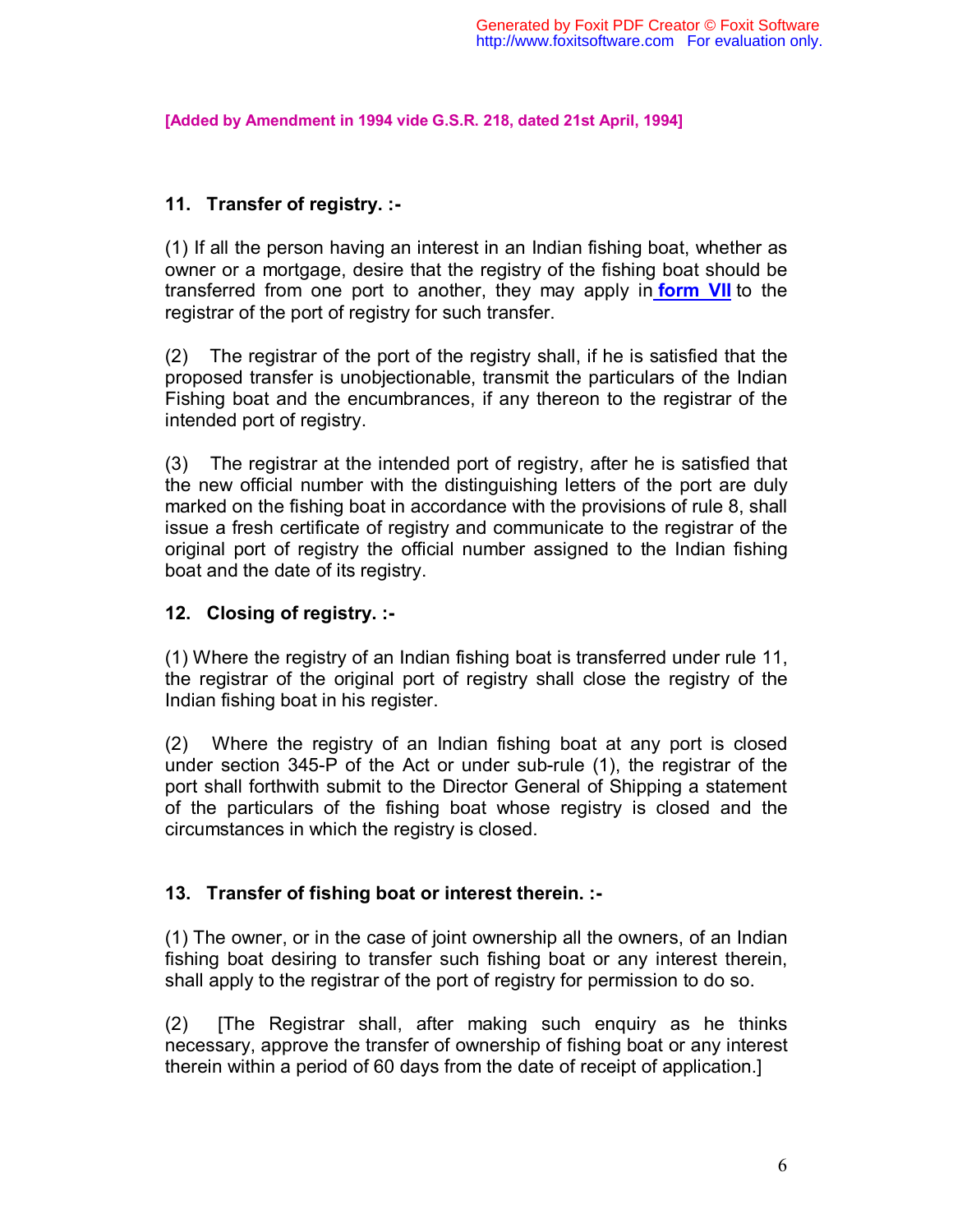**[Substituted by Amendment in 1994 vide G.S.R. 218, dated 21st April, 1994 for 'The registrar shall, after making such enquiry as he thinks necessary, forward the application together with his recommendation thereon to the Director General of Shipping for approval.']**

 (3) [If the proposed transfer is approved, and after the sale has been effected, the transfer shall present to the registrar of the port a declaration of ownership the instrument of transfer and the existing certificate of registry of the fishing boat and thereupon, the registrar shall enter the particulars of the transfer in his register and issue a fresh certificate of registry within a period of 60 days]

**[Substituted by Amendment in 1994 vide G.S.R. 218, dated 21st April, 1994 for 'If the proposed transfer is approved, and after the sale has been effected, the transfers shall present to the registrar of the port a declaration of ownership the instrument of transfer and the existing certificate of registry of the fishing boat and thereupon, the registrar shall enter the particulars of the transfer in his register and issue a fresh certificate of registry.']**

# **14. Mortgage of Indian fishing boat :-**

(1) Every instrument of mortgage of an Indian fishing boat or any interest therein shall be in **Form VIII** or **Form IX**, as the case may be.

(2) The registrar shall, after satisfying himself that the instrument of mortgage has been properly executed, record the same in his register with the date and hour of acceptance and shall also make an endorsement to that effect on the mortgage instrument.

(3) Where there are two or more mortgages on the same fishing boat, their respective priorities shall be indicated in the register in the appropriate column by the letters A, B, C ... in alphabetical order.

(4) Where an Indian fishing boat belonging to a company or a cooperative society is mortgaged, the registrar shall not register the mortgage unless it has also been registered with the Registrar of Companies under section 134 of the Companies Act, 1956 (1 of 1956) or, as the case may be, with the registrar of co-operative societies under the Co-operative Societies Act, 1912 (2 of 1912) or any other law relating to co-operative societies for the time being in force in any State.

(5) When the mortgage debt is fully discharged, the registrar shall, after satisfying himself that the receipt endorsed on the mortgage instrument is in order and that it is properly witnessed and where the mortgage is by a company or a co-operative society, also that a memorandum of satisfaction has been entered in the register of changes under section 138 of the companies Act, 1956 or, as the case may be, under the Co-operative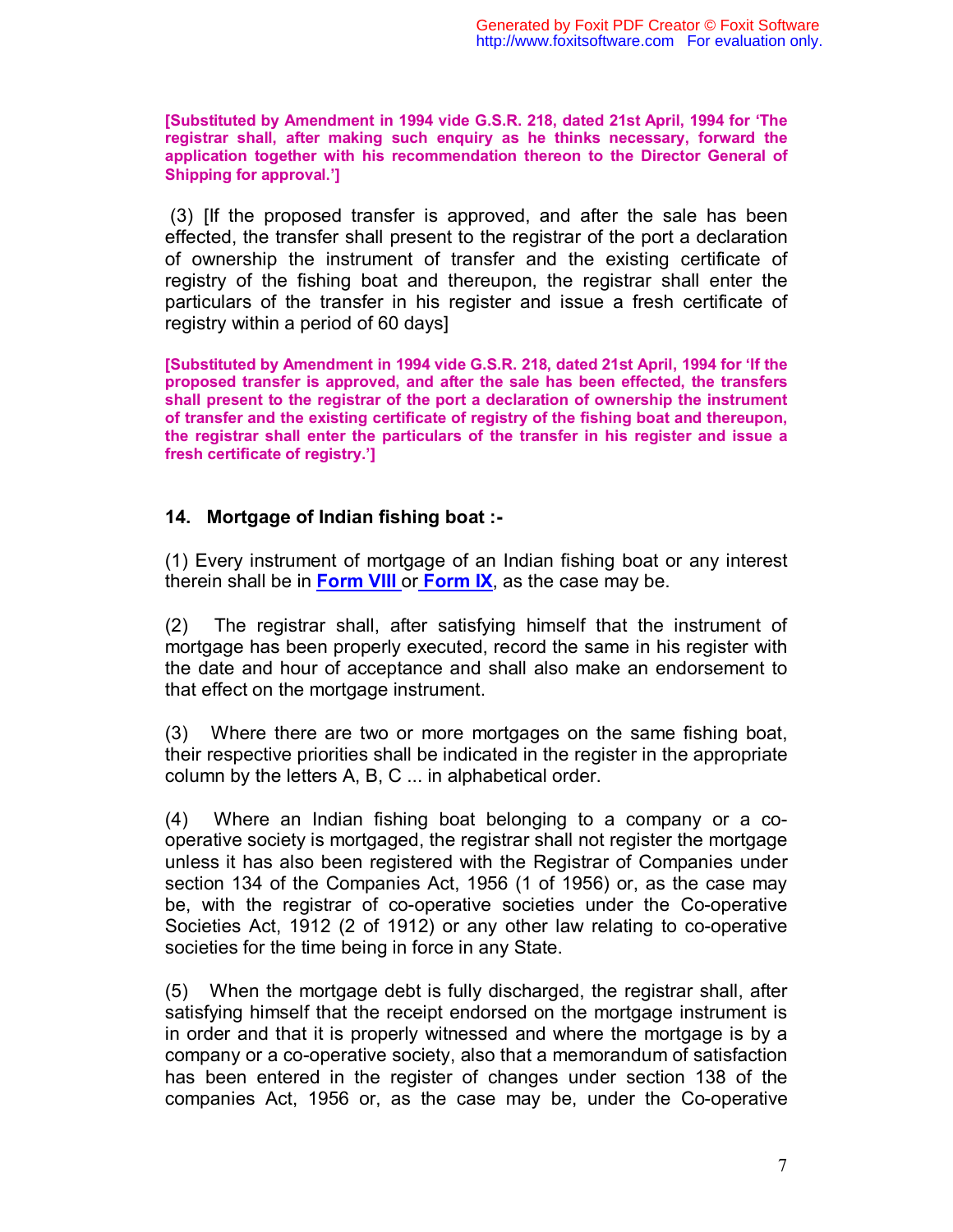Societies Act, 1912, make an entry in the register relating to the discharge of the mortgage.

(6) No payment of any installment of a mortgage debt shall be recorded in the register.

# **15. Transfer of ownership by operation of law.:-**

(1) Where the title to an Indian fishing boat devolves on any person by operation of law, such person shall apply to the registrar specifying the circumstances in which he has acquired title to the fishing boat and also adducing evidence of such acquisition.

(2) If the registrar, after making such enquiry as he thinks fit, is satisfied about the claim of the applicant, he shall register the particulars of the change of owner ship in his register and also endorse the particulars in the certificate of registry of the fishing boat.

# **16. Fishing boats owned by minors.:-**

(1) Where an Indian fishing boat is registered in the name of a person as the guardian of a minor, the ownership of the fishing boat shall remain with the minor, and on attainment of majority he may apply to the registrar for altering the entries in the register relating to the fishing boat.

(2) The registrar shall then issue a fresh certificate in the name of the applicant.

(3) No fees shall be charged for issuing a certificate of registry under subrule (2).

[(4) Where the registrar proceeds to issue a fresh certificate in the name of the applicant as required under sub-rule (2) above, he shall do so within a period of 60 days from the date of application.] **[Added by Amendment in 1994 vide G.S.R. 218, dated 21st April, 1994]**

# **17. Provisional certificate of registry. :-**

(1) Where an application for the registry or the registry a new of an Indian fishing boat is pending before a registrar and the registrar is, having regard the circumstances of the case, of the opinion that the fishing boat should not be detained at the port till the issue of the certificate of registry, he may issue a provisional certificate of registry in **Form X.**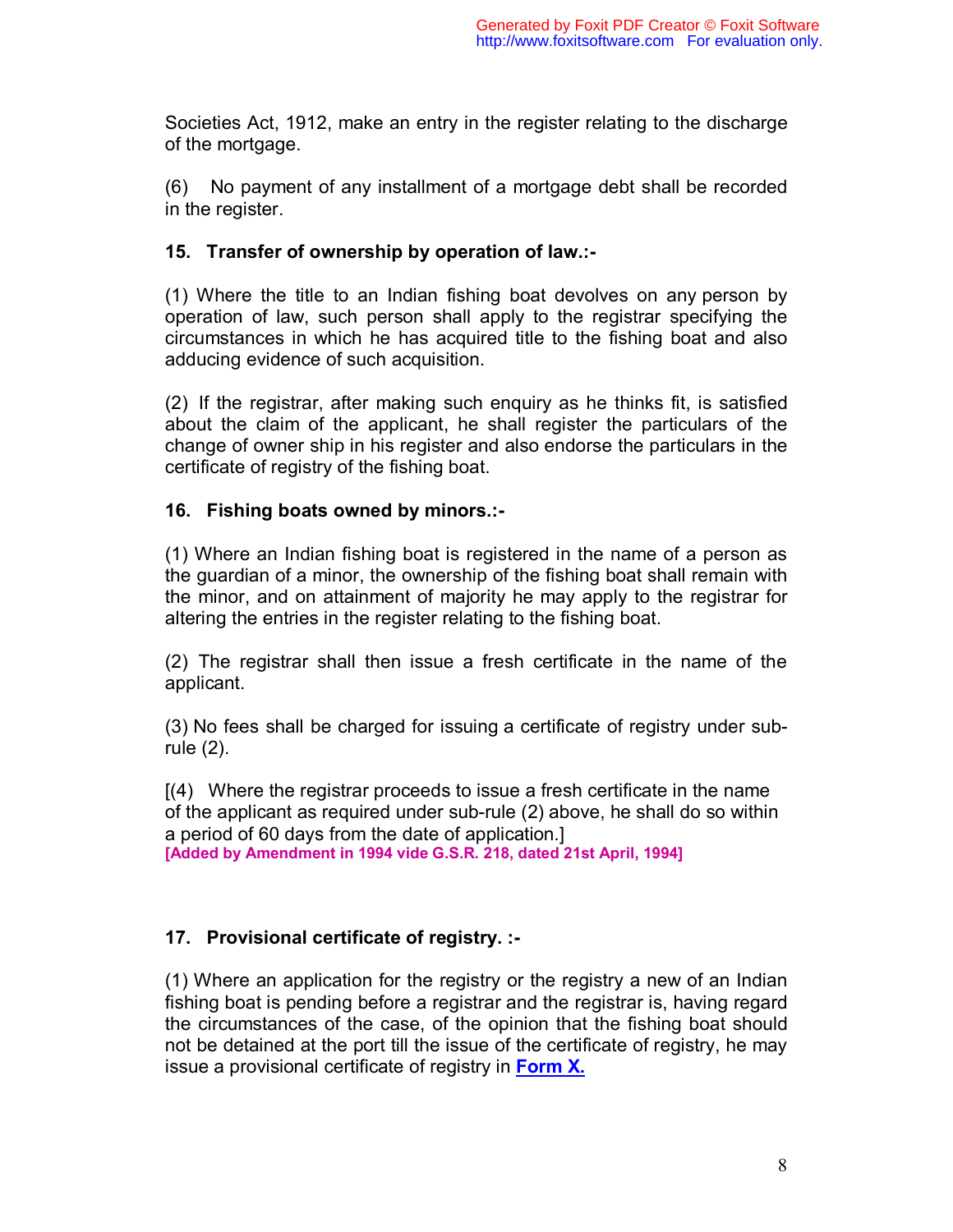(2) Every provisional certificate issued under sub-rule (1) shall specify the particulars of the fishing boat and of the owner and skipper or tindal or any other person in charge of the fishing boat, or in any other person in charge of the fishing boat, or in the case of registry a new, the particulars as entered in the original certificate of registry.

(3) A provisional certificate shall be valid for such period not exceeding three months as may be specified therein :

Provided that the registrar may, if he is satisfied that in the circumstances of the case it is necessary to do so, extend the period of validity of a provisional certificate by a further period not exceeding two months.

(4) The provisional certificate shall, on the expiry of the period of its validity or at the time of the issue of a regular certificate of registry, whichever is earlier, be surrendered to the registrar.

# **18. Issue of duplicate copies of certificates. :-**

(1) The registrar may, on application made by the owner in this behalf, issue a duplicate copy of a certificate of registry marked "DUPLICATE" in red ink if he is satisfied that the original certificate has been destroyed, lost, mislaid, mutilated or defaced.

(2) Every application for a duplicate copy of a certificate of registry shall be accompanied by a declaration regarding the circumstances in which the original certificate was destroyed, lost, mislaid, mutilated or defaced.

 (3) Where a duplicate copy of a certificate of registry has been obtained on the ground that the original has been lost or mislaid, and such original is subsequently found or received by the owner, he shall forthwith surrender the original certificate to the registrar who shall cancel the same.

(4) A duplicate copy of the certificate of registry shall not be granted on the ground that the original has been mutilated or defaced unless the mutilated or defaced certificate is surrendered to the registrar.

# **19. Central Register. :-**

(1) The Director General of Shipping shall maintain a Central register which shall contain all the entries recorded in the registers kept by the registrars.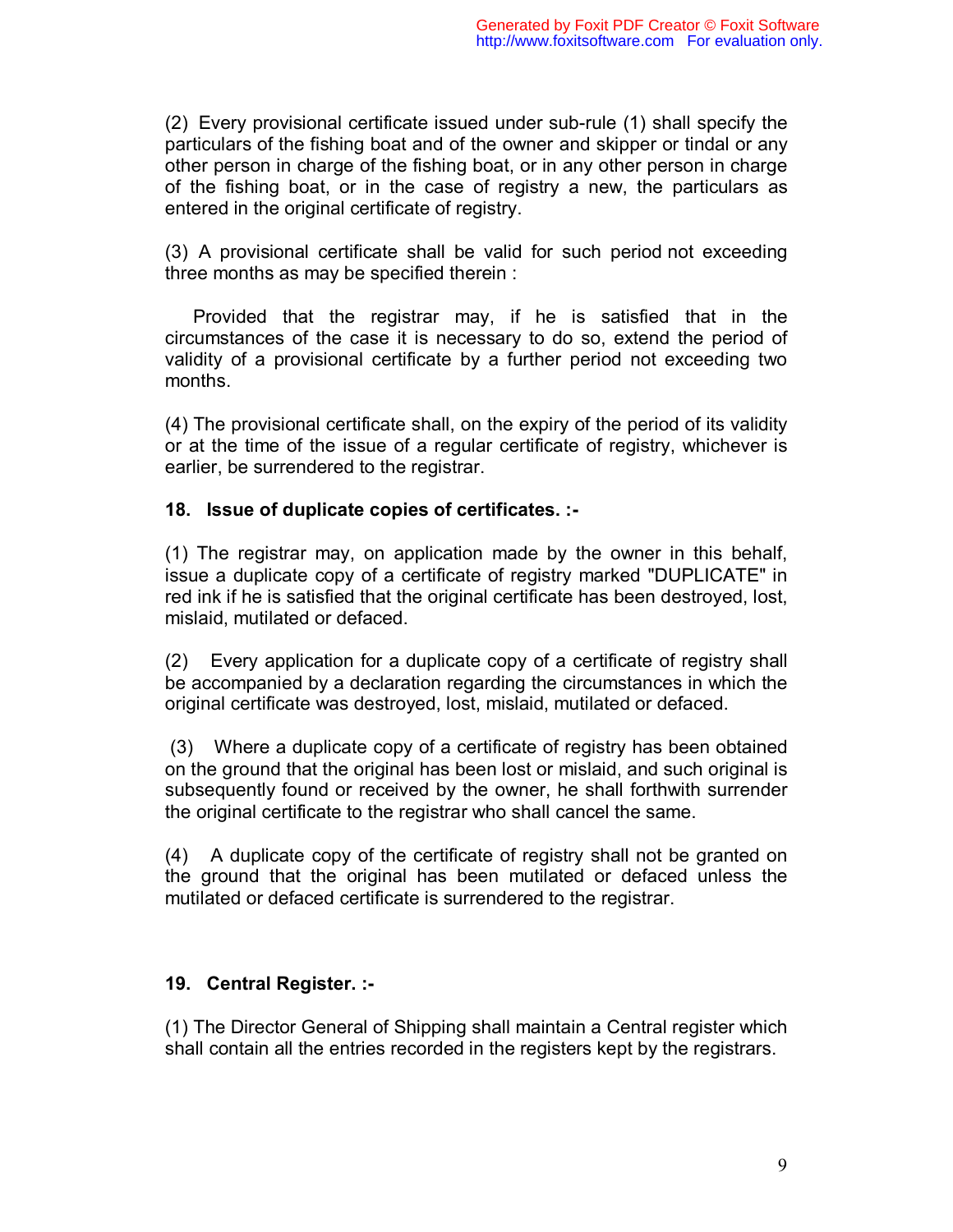(2) On completion of the registry of a fishing boat at a port, the registrar of the port shall immediately transmit to the said Director General a copy of the entries in his register relating to the fishing boat.

(3) The particulars of every other transaction subsequently recorded in the register shall also be reported forthwith to the said Director General.

# **20. Inspection of register and supply of copies of entries.**

(1) The register maintained by a registrar shall, on application made in this behalf and on payment of fee specified in **Schedule II**, be open to inspection during office hours by any person.

(2) A certified copy of any entry in a register may be granted by the registrar to any person on application made in that behalf and on payment of fee specified in **Schedule II**.

# **21. Declaration of ownership :-**

Every declaration of ownership under these rules shall be made before a registrar, Justice of the Peace, a Judicial Magistrate of the First Class, a Mamlatdar or a commissioner of oaths.

# **22. Fees. :-**

Fees shall be levied under these rules at the rates and for the purposes specified in **Schedule II** and be paid to the registrar along with the application for recording the transaction.

# **23. Entry of particulars of existing fishing boats. :-**

(1) The owner of every fishing boat which was registered before the commencement of these rules shall within a period of three months of such commencement produce before the registrar the relevant certificate of registry.

Provided that the Director General of Shipping may, for sufficient reasons, extend the said period up to six months.

(2) The registrar shall enter in his register the particulars of the fishing boat and any outstanding mortgage of the fishing boat or any interest therein and shall also assign a new official number to the fishing boat.

(3) The official number assigned under sub-rule (2) shall be painted in the manner specified in rule 8 in the place of the number, if any, already painted thereon.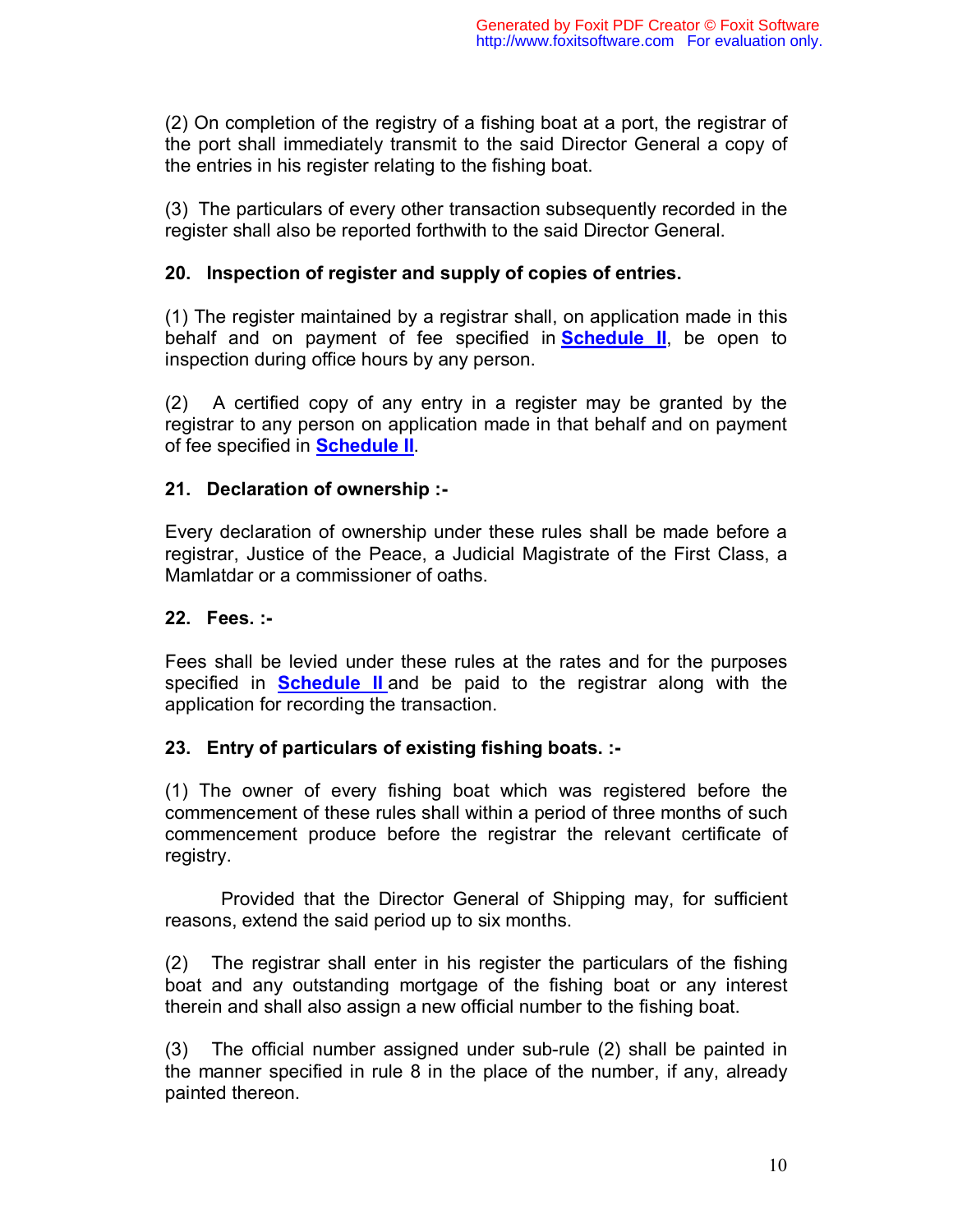# [**24. Appeals :-**

Any person aggrieved by the decision of the Registrar in respect of transfer of ownership of fishing boat or any interest therein, mortgaging of Indian fishing boat or grant of certificate of registration, may appeal in writing to the Principal Officer, Mercantile Marine Department of the respective districts within ninety days from the date of receipt of the decision of the Registrar]

**[Added by Amendment in 1994 vide G.S.R. 218, dated 21st April, 1994]**

# **Schedule I**

# **[ Form I ]**

# APPLICATION FOR REGISTRY OF A FISHING BOAT [See sub – rule  $(1)$  of rule 3]

To

THE REGISTRAR OF FISHING BOATS, Port…………………………….

Sir,

I/ We …………………….. of …………………..being the owner of fishing Boat called the ..............................hereby request that the said fishing boat be registered in my/our name/s and a Certificate of Registry be issued to me/ us.

2. Details of Owner(s) of the said fishing boat are as follows:

| Name | Occupation | Permanent<br>residence or<br>principal place of<br>business | Share<br>$(\mathsf{s})$<br>held |
|------|------------|-------------------------------------------------------------|---------------------------------|
|      |            |                                                             |                                 |
|      |            |                                                             |                                 |
|      |            |                                                             |                                 |

3. Category of the ownership……………………………………….

(Company/Individual/Co-operative society/Government/ Hypothecation)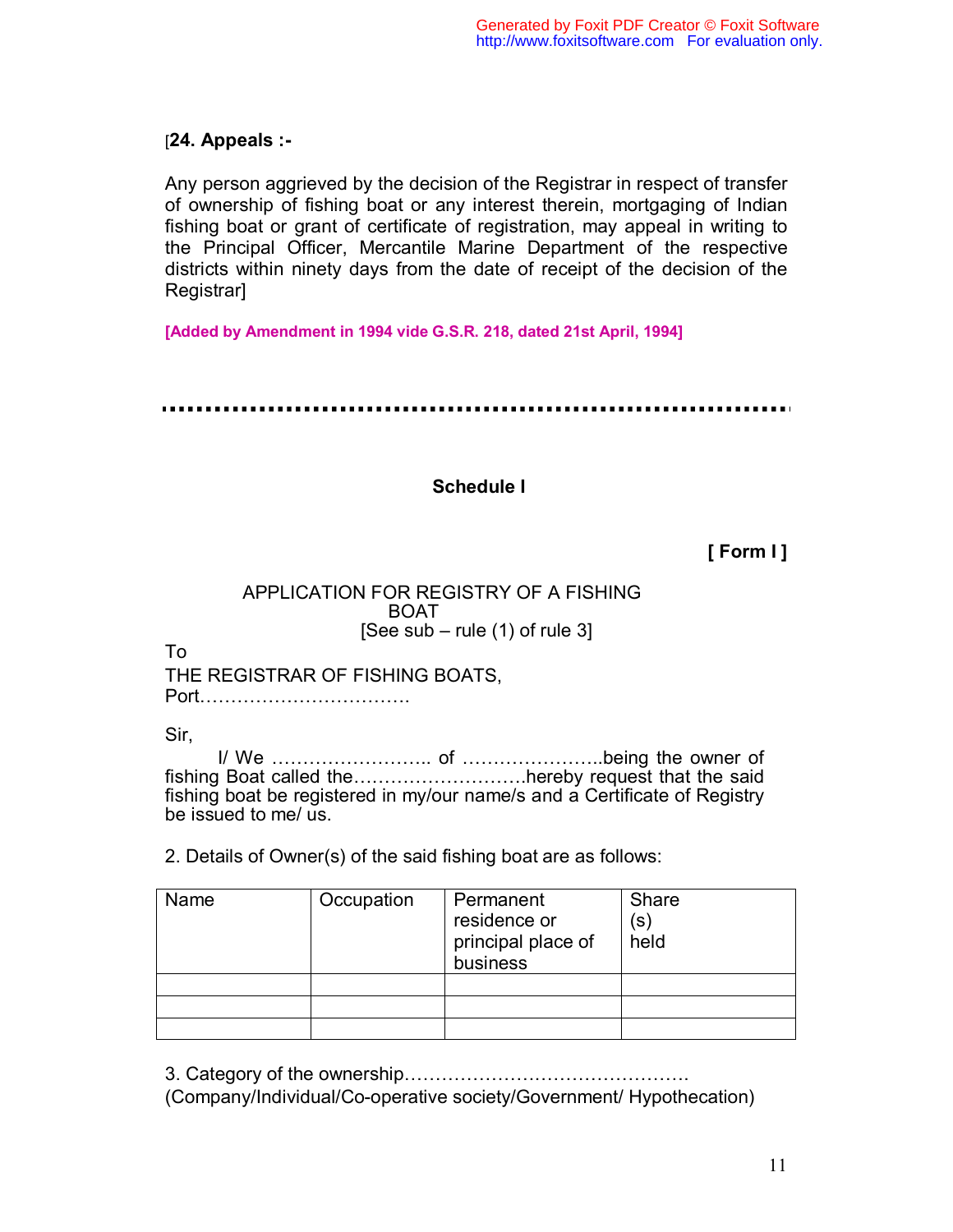|--|--|

# 5. Particulars of fishing boat

| (i) |  |
|-----|--|
|-----|--|

- (ii) Port of Previous Registry (if any)…………………………
- (iii) Details of previous mortgages (if any) ………………………………………………………………………
- 
- (iv) Year of build /re-build of fishing boat……………………..
- (v) Hull material (wood/Fiber glass/Steel/Composite)………
- (vi) Length…(Mtrs) (v) Breadth…..(Mtrs) (vi) Depth…...(Mtrs)
- (vii) Engine details ;

| Make | Year of make | Engine number |  |
|------|--------------|---------------|--|
| .    | .            | .<br>.        |  |

Name & address of manufacturer ……………………

Number and diameter of cylinders………………….

Length of stroke…………………………………….

Revolution per minute (RPM)/ Speed………………

Fuel Capacity………………………………………..

- (viii) Type of vessel (Motorized mechanical/ Motorized nonmechanical / Non-motorized / open / semi decked / decked fitted with auxiliary engine)………
- (ix) Number of Masts / Bulkheads / Holds …………………
- (x) Tonnage capacity (Gross Tons) ……………………………
- (xi) Details of Fishing gear …………………
- 6. Communication equipment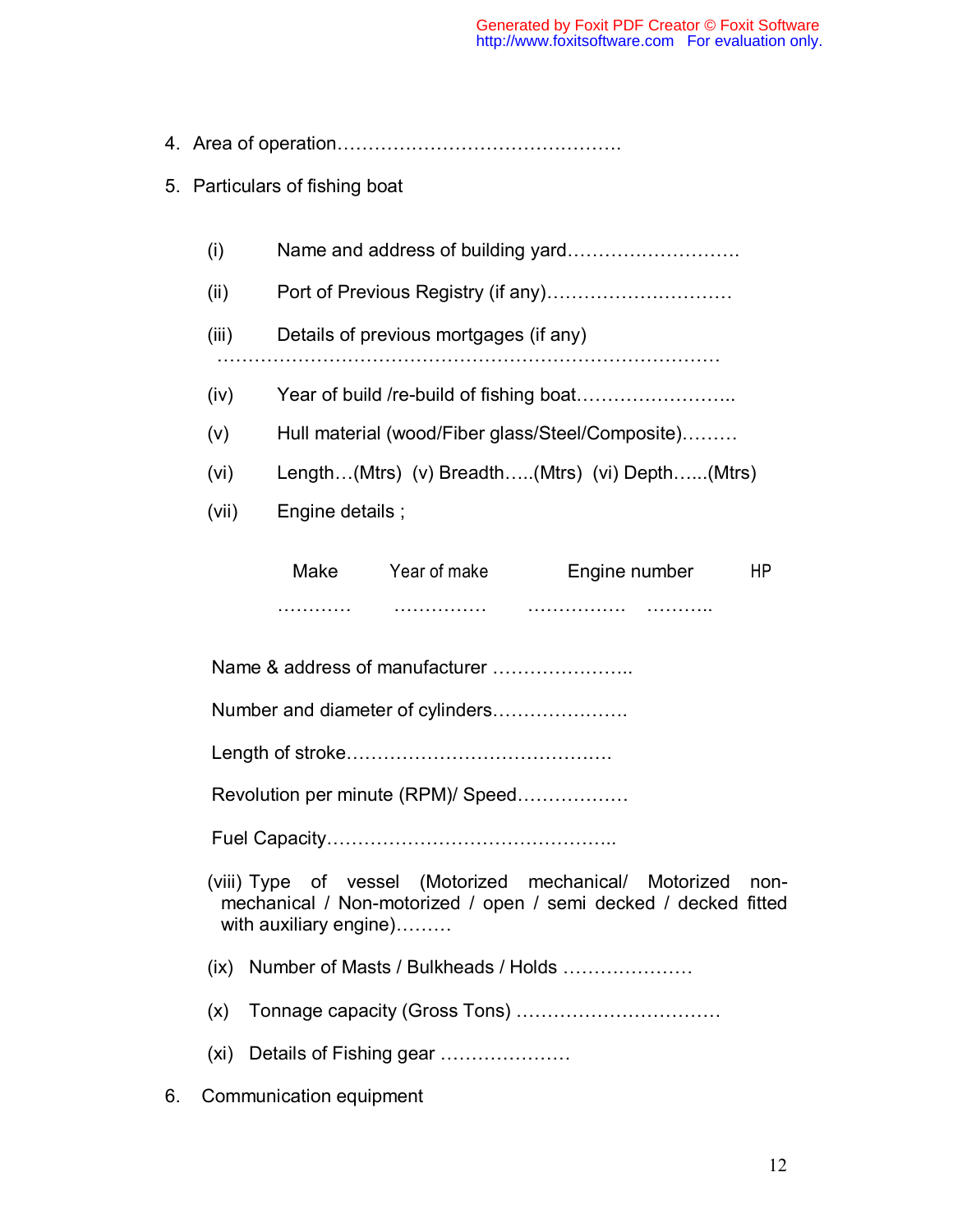| (i) Maritime Mobile Station Identification (MMSI) No., if allotted                                                                  |  |  |  |
|-------------------------------------------------------------------------------------------------------------------------------------|--|--|--|
| (ii) Automatic identification System (AIS) (if fitted) Make & Model                                                                 |  |  |  |
| (iii) Emergency Position Indicating Radio Beacon (EPIRB) (if fitted)                                                                |  |  |  |
| (iv) Search & Rescue Transponder (SART) (if fitted) Make & Model                                                                    |  |  |  |
|                                                                                                                                     |  |  |  |
| 7. Number of crew                                                                                                                   |  |  |  |
| 8. Base of operation                                                                                                                |  |  |  |
| 9. The following documents are enclosed herewith:-                                                                                  |  |  |  |
| (a) Declaration of ownership<br>(b) Builders certificate (in respect of registration of new vessel) or Bill<br>of sale if purchased |  |  |  |
| 10. I / We request that a name for the Fishing vessels be approved from<br>the following:                                           |  |  |  |
| $\mathsf{l}$                                                                                                                        |  |  |  |
| $\mathbf{I}$                                                                                                                        |  |  |  |
| $\mathbf{III}$                                                                                                                      |  |  |  |
| Place                                                                                                                               |  |  |  |
| Date<br>Signature of Left thumb impression of owner                                                                                 |  |  |  |
| [Form I Substituted by Amendment in 2009 vide G.S.R. No. 448(E), dated 24 <sup>th</sup> June,<br>2009]                              |  |  |  |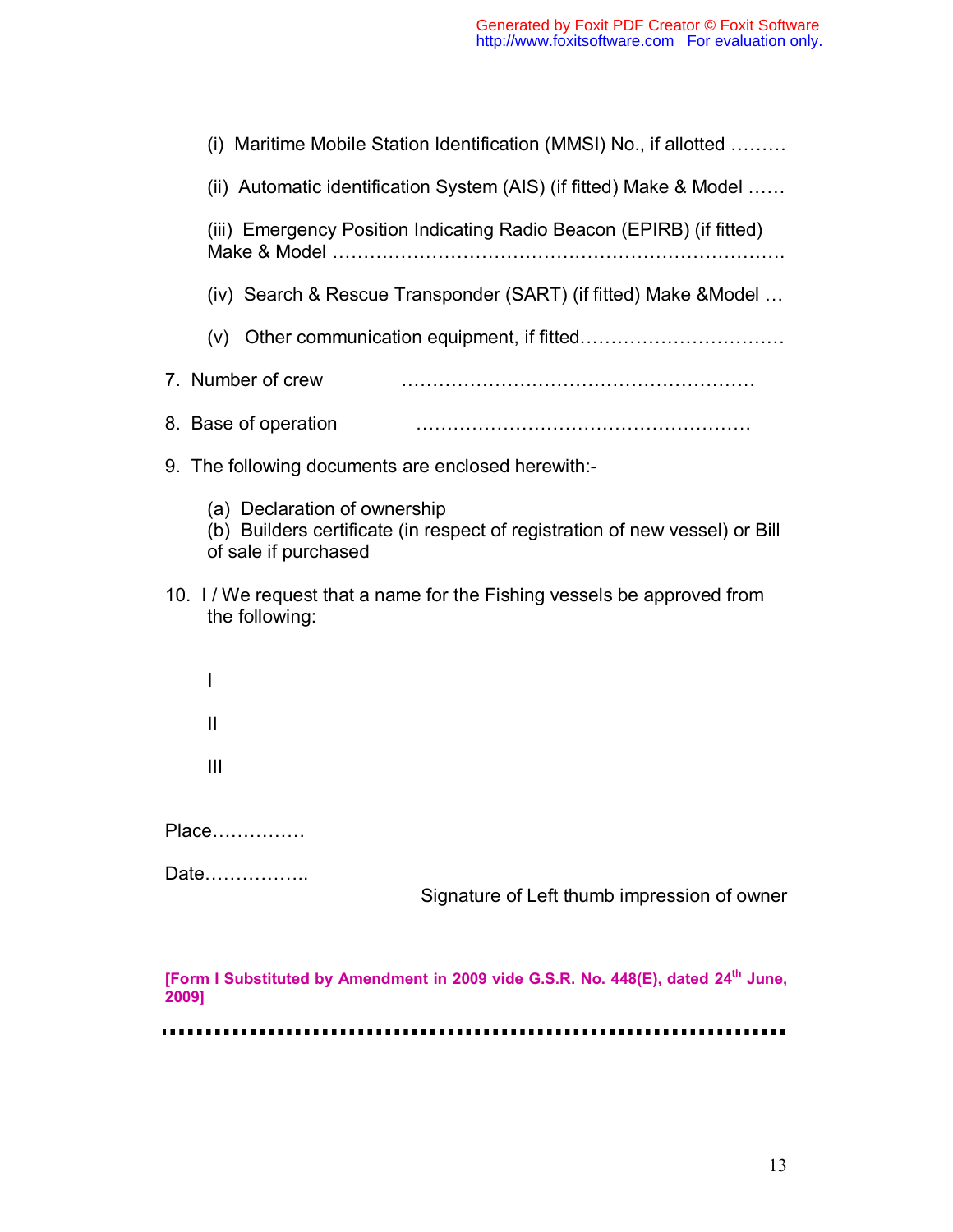**[ Form II ]** 

# DECLARATION OF OWNERSHIP

#### (By Individuals/Joint Owner/Partnership Firm)

# [See sub-rule (2) of rule3]

I/we, the under signed, hereby declare that I/We am/are citizen (s) of India, residing Permanently/having the principal place of business at -------- ……………………………………………………….

………………………..and that the Fishing boat called ………………the particulars of which are given below and built at …………..in the year…………..and was purchased by me/us for the sum of Rs………………..was materially altered and rebuilt by me/us /was inherited by me/us from………………………………….

whose name appear in the Register as the owner of the said fishing boat and who died at…………………….on the ………………………

and that I/We am/are the sole owner(s) of the said fishing boat and that no person or persons has or have any interest, either legal or beneficial, right, title, share of property therein or thereto. And I/We make this solemn declaration conscientiously believing the same to be true.

|                                            | <b>PARTICULARS OF THE FISHING BOAT</b> |                               |  |
|--------------------------------------------|----------------------------------------|-------------------------------|--|
| Official Number, date and port of registry |                                        |                               |  |
| Registered                                 |                                        |                               |  |
|                                            |                                        | BreadthDepthGrossTonnage      |  |
|                                            |                                        | Register Tonnage Cubic Meters |  |
|                                            |                                        |                               |  |
|                                            |                                        | Signature (s) of applicant    |  |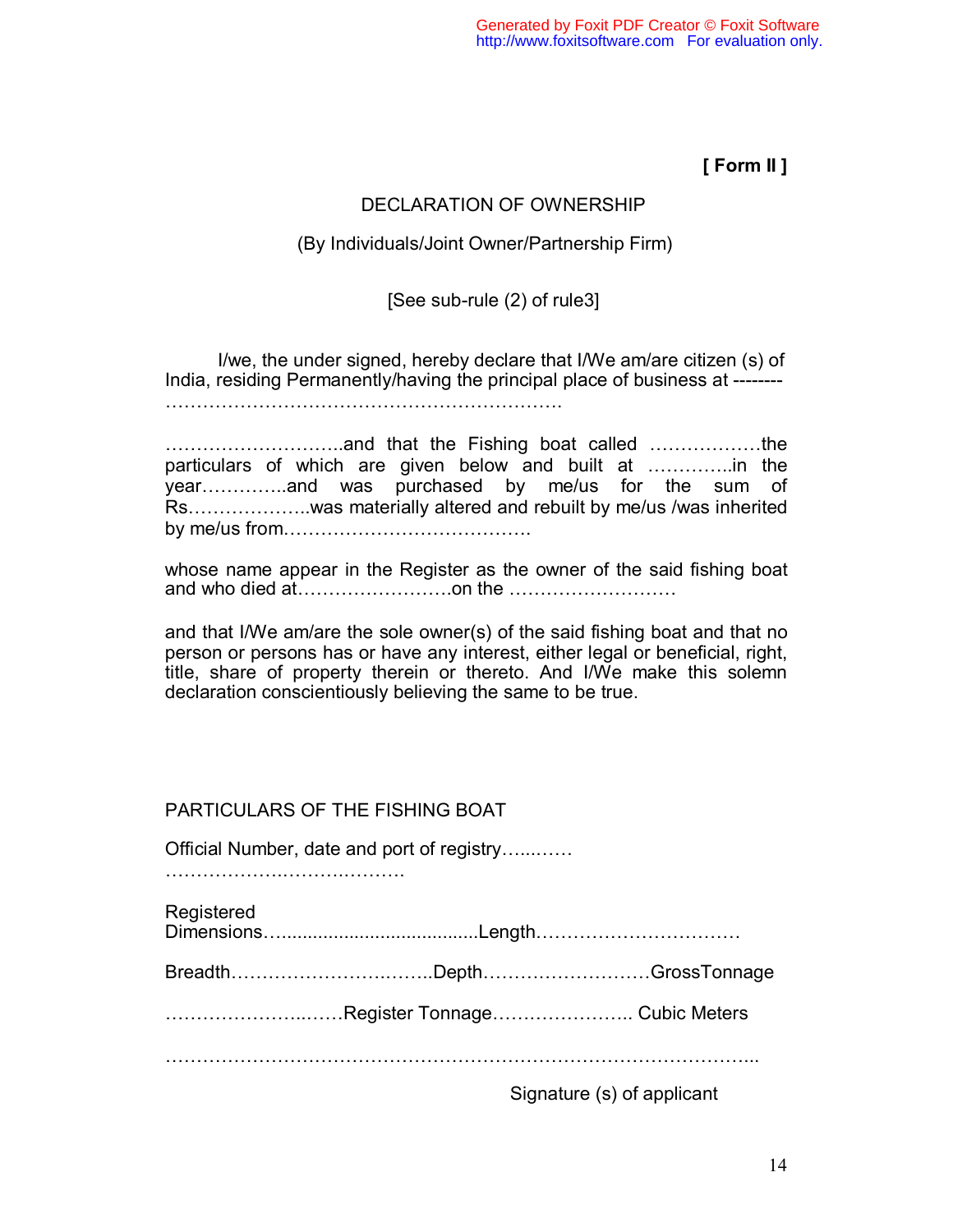Declared before me at………..this…………..day of 20…………………………………..

Seal of Office

Issued by the Signature and designation of Registrar

**[Form II Substituted by Amendment in 2009 vide G.S.R. No. 448(E), dated 24th June, 2009]**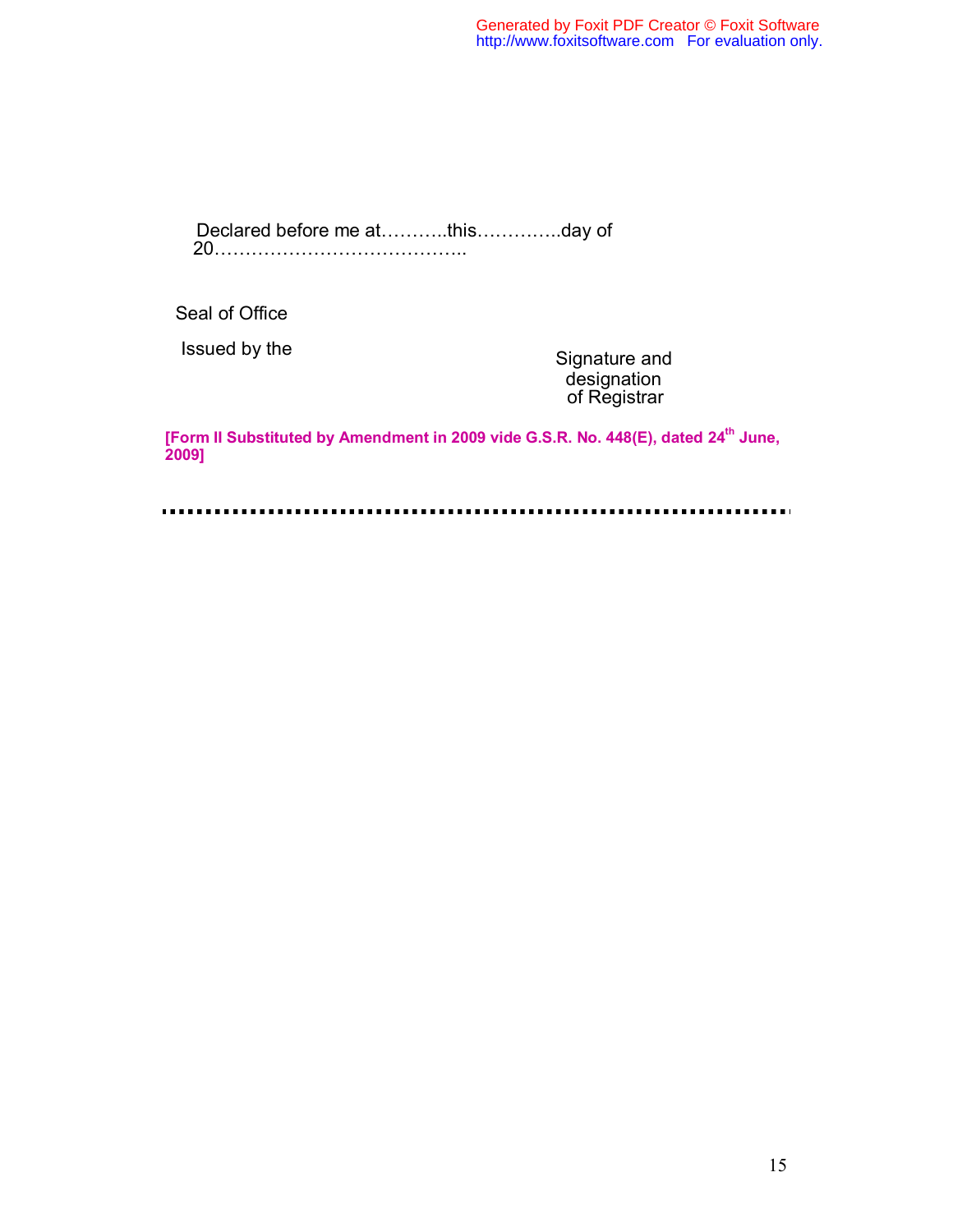**[ Form III ]** 

# DECLARATION OF OWNERSHIP (BY COMPANY) [See sub- rule (2) of rule 3]

I, the undersigned, permanently residing………………….and being the duly authorized agent/duly constituted attorney of……………………Company Limited, hereby declare as follows:-

The said Company was registered under the Companies Act, 1956, on the…………and has its principal place of business at…………………………………………………………………...….....where all the important business is controlled and managed. The said company satisfies the requirements of clause (b) of section 21of the Merchant Shipping Act, 1958, and is the sole owner of the Fishing Boat called……………….,the particulars of which are given below. The said fishing boat was built at …………in the year………..and/purchased by the said Company for the sum of Rs…………/was materially altered and rebuilt by the said Company.

To the best of my knowledge and belief, no person or persons has or have any interest, either legal or beneficial, right, title, share of property in the said fishing boat. And I make this solemn declaration conscientiously believing the same to be true.

> PARTICULARS OF THE FISHING BOAT Official Number, date and port of registry………………..Registered.

| Dimensions:<br>Length             | . Breadth          |     |                                                |
|-----------------------------------|--------------------|-----|------------------------------------------------|
| Depth                             |                    |     |                                                |
| <b>Gross Tonnage</b>              | Registered Tonnage |     |                                                |
| Cubic Meters                      |                    |     |                                                |
| Declared before me at  This<br>20 |                    | Day | Of                                             |
|                                   |                    |     | Signature for and on behalf of<br>Company Ltd. |
| Signature<br>Designation          |                    |     |                                                |
|                                   |                    |     |                                                |

. . . . .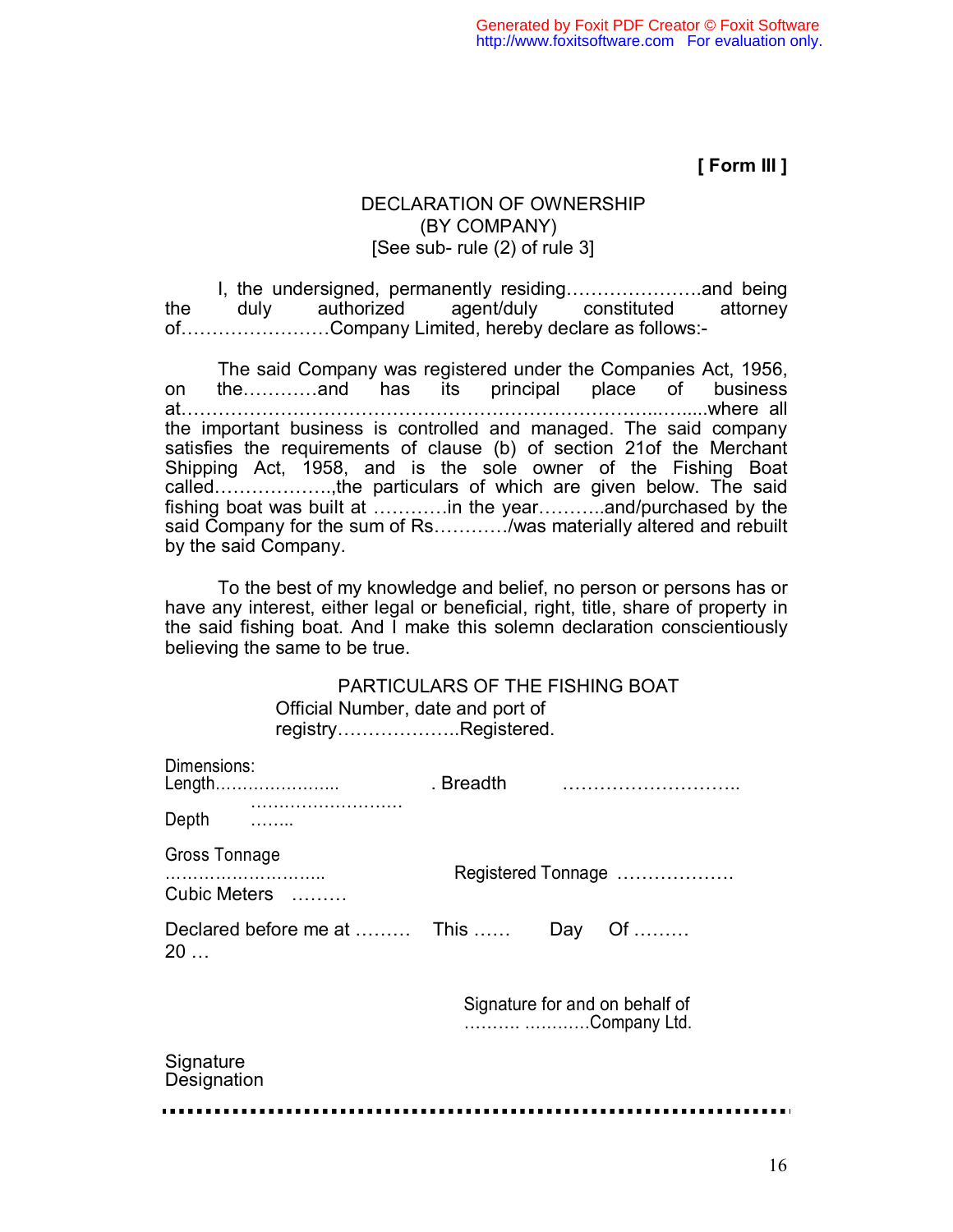**[Form III Substituted by Amendment in 2009 vide G.S.R. No. 448(E), dated 24<sup>th</sup> June, 2009]**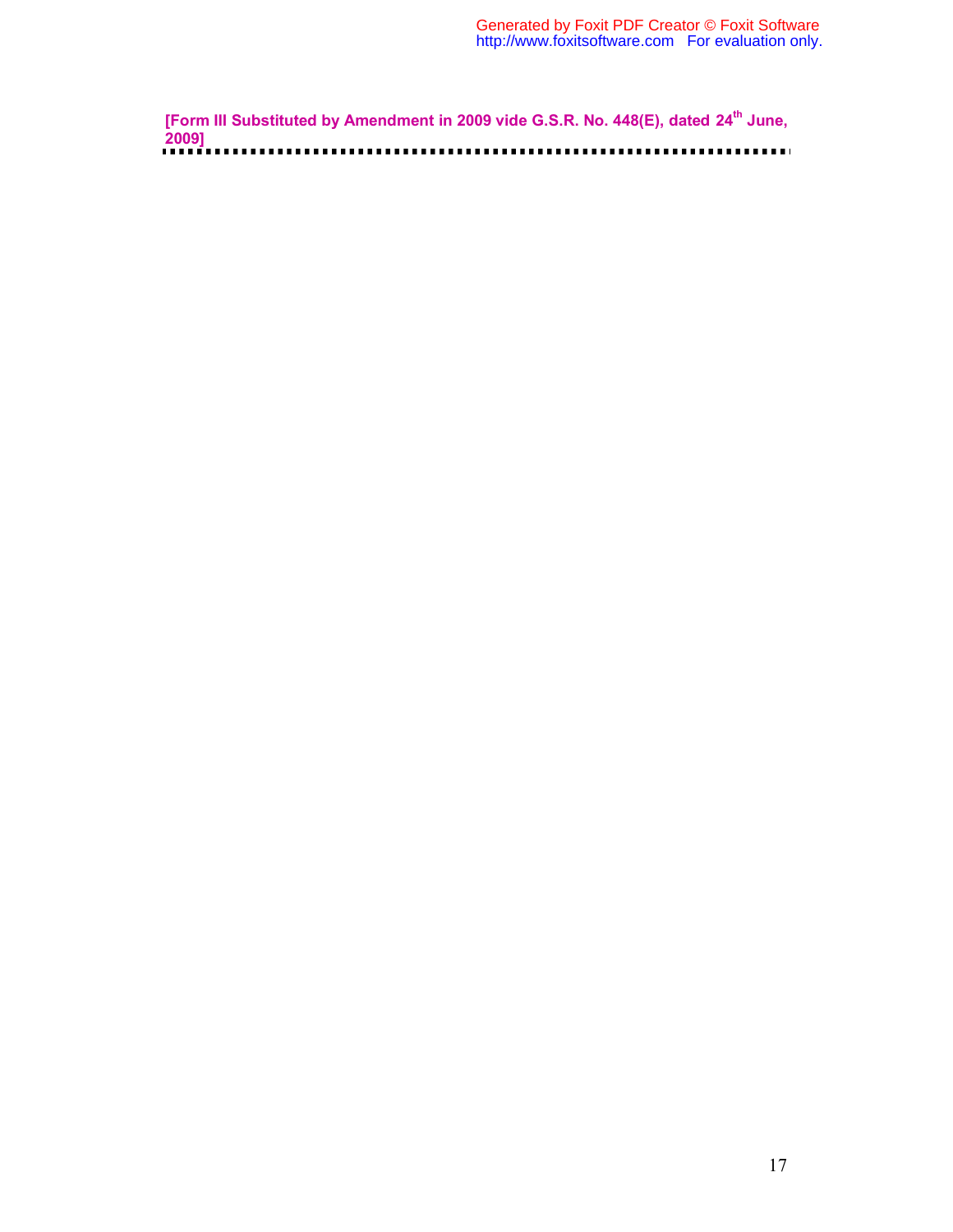# **[Form IV]**

Certificate of Registry of a Fishing boat

# [See sub-rule (2) of rule 7]

| 1.<br>2.<br>3.<br>4. |                             | Registration Number & Date (KL*)<br>Call sign, (where applicable)<br>Port & District where registered           |               |    |
|----------------------|-----------------------------|-----------------------------------------------------------------------------------------------------------------|---------------|----|
| 5.                   |                             | Name(s) of the owner(s) Permanent residence<br>or Principal place of business Shares held                       |               |    |
|                      |                             |                                                                                                                 |               |    |
|                      |                             |                                                                                                                 |               |    |
|                      | Hypothecation)              | .(Company/ Individual/ Co-operative Society / Government/                                                       |               |    |
|                      |                             |                                                                                                                 |               |    |
| 8.                   | Particulars of fishing boat | (iii) Hull material (Wood/Fibre glass/Steel/composite)<br>$(iv)$ Length(Mtr) (v) Breadth(Mtrs) (vi) Depth(Mtrs) |               |    |
|                      | (vii) Engine details;       |                                                                                                                 |               |    |
|                      | Make                        | Year of make                                                                                                    | Engine number | ΗP |
|                      | .                           |                                                                                                                 |               |    |
|                      |                             |                                                                                                                 |               |    |
|                      | (viii)                      | Type of vessel (Motorized mechanical / Motorized non mechanical /                                               |               |    |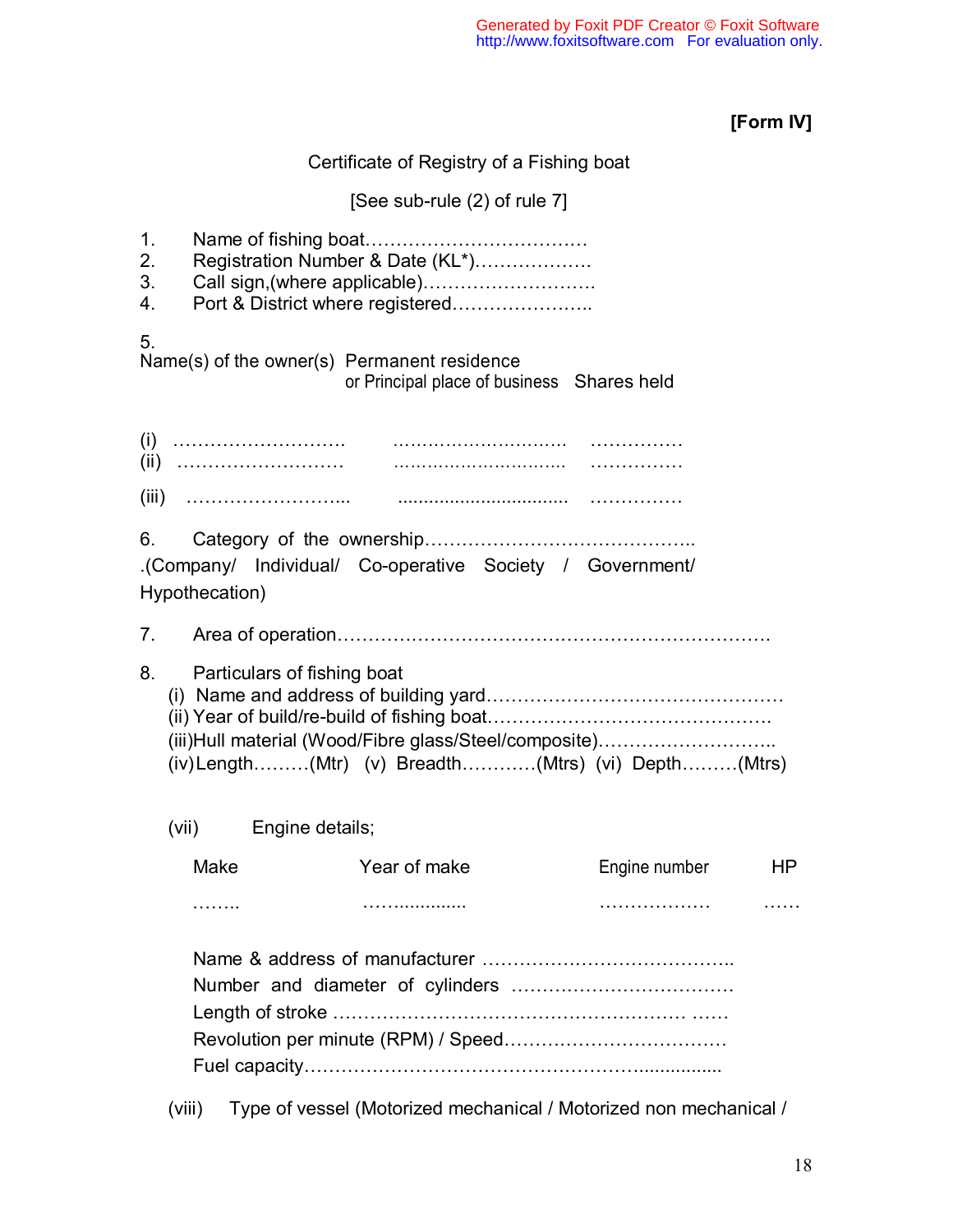Non- motorized)………………. (ix) Number of Masts / Bulkheads / Holds………………… (x) Tonnage capacity (Gross Tons)………………………. (xi) Fishing gear……………………………………………….. 9. Communication equipment: (i) Maritime Mobile Station Identification (MMSI) No., if allotted….............. (ii) Automatic Identification System (AIS), (if fitted) Make & Model…......... (iii) Emergency Position Indication Radio Beacon (EPIRB) (if fitted) Make & Model......................... (iv) Search & Rescue Transponders (SART) (if fitted) Make & Model……….. (v) Other Communication equipment, if fitted…………………………………. 10. Life Saving appliances…………………………………………………………. 11. Number of crew………………………………………………………………….\\ 12. Base of operation………………………………………………………………. ( \* State specific prefix letters as allotted to motor vehicles in the State) Place………

Date……….

# Signature and seal of registering authority

# Conditions of the certificate of registration

- 1. This certificate of registration is granted under the provisions of MS Act 1958, as a amended.
- 2. Any change in the fishing boat's name, other markings, layout, design, capacity of the vessel should be affected only with the prior approval of the registration
- authority<br>3. The certificate must be produced for inspection on demand by any authorized person.
- 4. Should the vessel be lost, broken up or rendered unfit for service, this certificate should be surrendered to the registrar of the fishing boat. **[Form IV Substituted by Amendment in 2009 vide G.S.R. No. 448(E), dated 24th June, 2009]**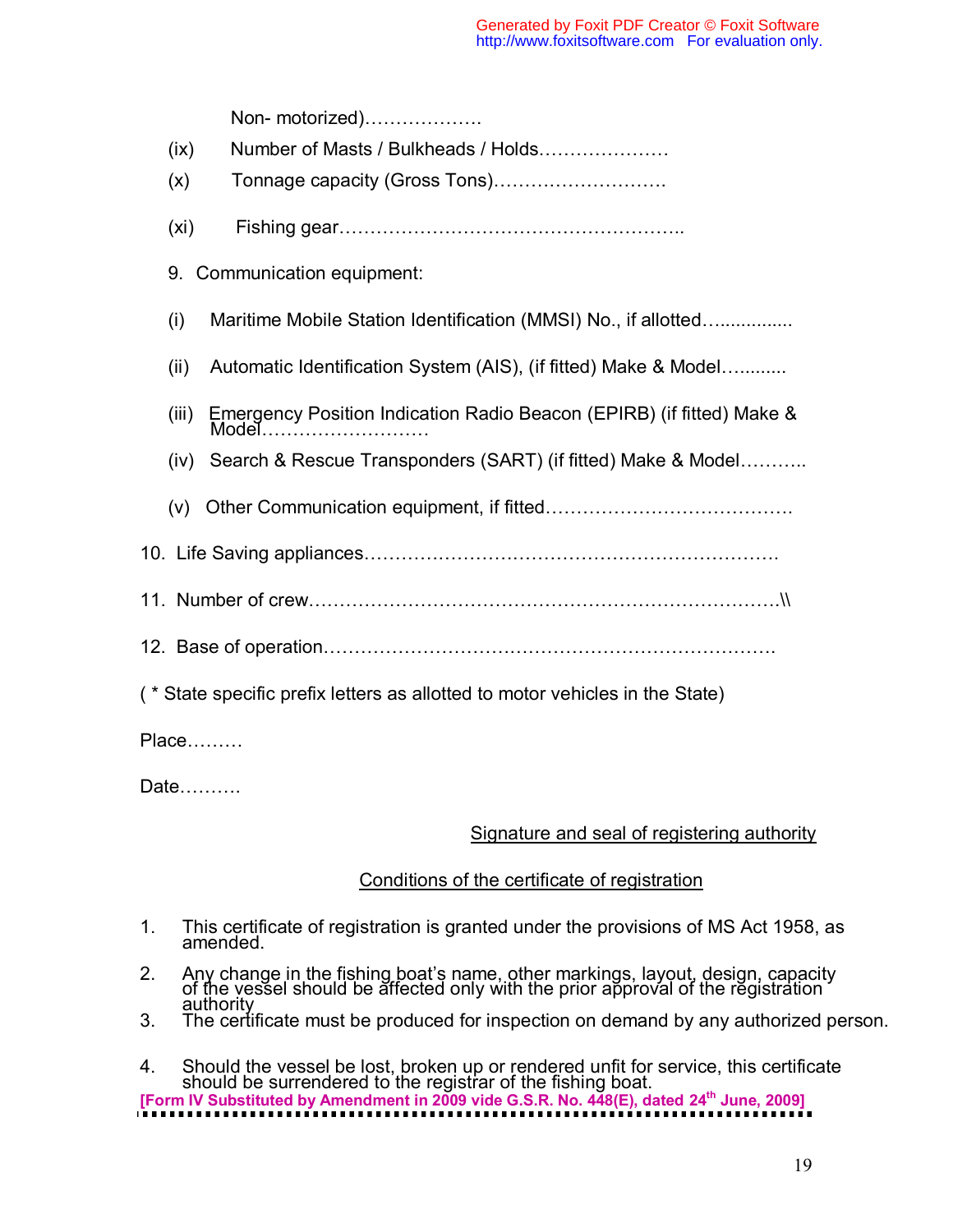# **[FORM V]**

**[FORM V Omitted by Amendment in 2009 vide G.S.R. No. 448(E), dated 24th June, 2009}**

. **. . . . . . . . . . .** .

**[FORM VI]** 

i na m

# APPLICATION FOR REGISTRY OF ALTERATIONS (See sub-rule (1) of rule 10)

To

THE REGISTRAR OF FISHING BOATS

Port of……………………………………………………………………

Sir,

| the Fishing Boat called Official Number                                           |
|-----------------------------------------------------------------------------------|
| hereby report that the following alterations have been carried out to the fishing |
|                                                                                   |

I/We therefore request that these alterations may kindly be registered and a fresh Certificate of Registry, issued on payment of the prescribed fee.

The fishing boats existing Certificate of Registry is enclosed herewith.

Signature of owner(s)

**[Form VI Substituted by Amendment in 2009 vide G.S.R. No. 448(E), dated 24<sup>th</sup> June, 2009]**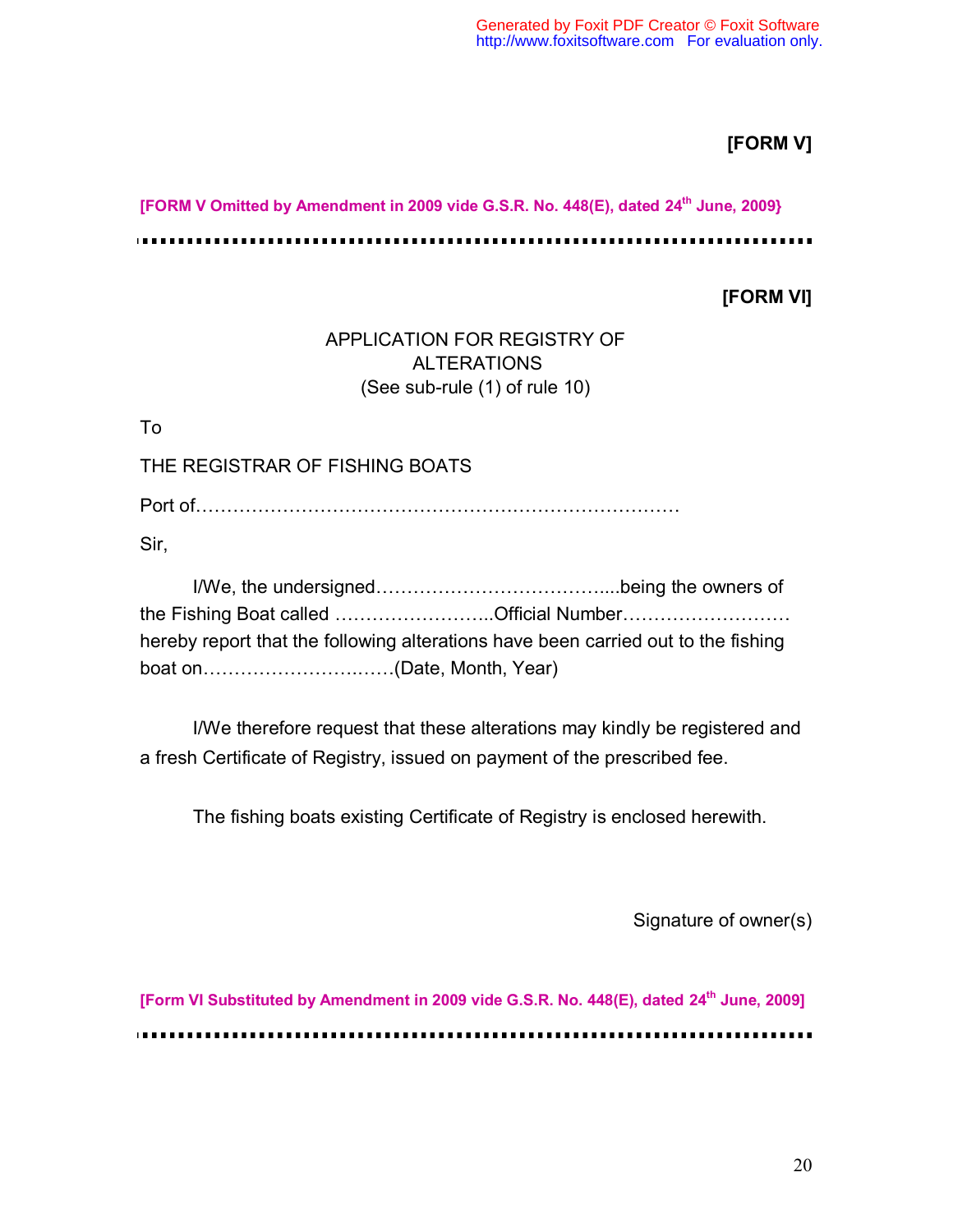#### **FORM VII**

#### APPLICATION FOR TRANSFER OF PORT OF REGISTRY [See rule 11(1)]

To

 THE REGISTRAR OF FISHING BOATS. Port of -------------------

Sir,

 I/ We ------------------------. being the owner(s) of Fishing Boat called ----------- ------------------ ,Official No --------------------------- , registered at your port hereby that the registry of the said fishing boat may be transferred to the port of ----------- ------------------- for the following reasons:-

 \*2 The said fishing boat has been mortgaged in favour of ----------------------- ---------- as will be verified from the Register maintained by you and the mortgagees have no objection to the proposed transfer. In this connection, his/their letter, dated the -------------------------------- agreeing to the transfer of the port of registry to ----------------------------------- . is enclosed in original for your record.

Yours faithfully,

\*Delete, if not applicable:

 $\overline{\phantom{a}}$  , and the contribution of the contribution of the contribution of the contribution of the contribution of the contribution of the contribution of the contribution of the contribution of the contribution of the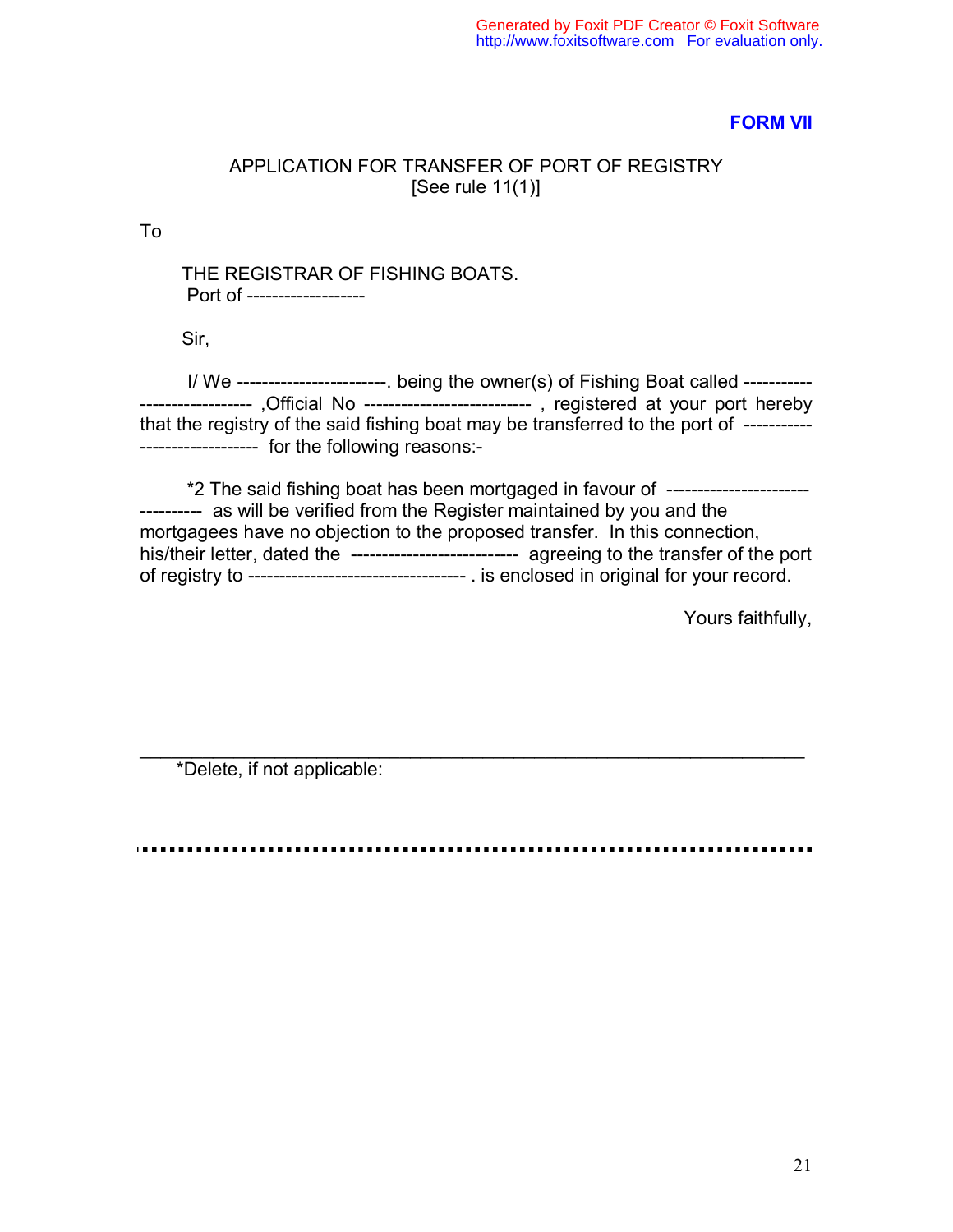**FORM VIII**

Issued by the Government of India

#### **INSTRUMENT OF MORTGAGE**

# **(TO BE EXECUTED BY INVIDIVUALS/JOINT OWNERS/PARTNERSHIP FIRM**

[See rule 14(1)]

 I/we, the undersigned -------------------------------- in consideration of the sum of Rupees ------------------------------ this day lent to me/us by ------------------------------residing permanently/having my/our principal place of business at -------------------------------- do hereby for myself/ourselves and my/our heir executors, or administrators covenant with the said --------------------------- firstly that I/We and/or my/our heirs, executors or administrators will pay to the said ------------------------ the said sum of Rupees ------------------------- together with interest thereon at the rate of --------------- percent, per annum on the --------------- day of ------------ year ------------- and secondly that if the said Principal sum is not paid on the said day I/We or my/our heirs, executors or administrators, will, during such time as the same or any part thereof remains unpaid, pay to the said ------------------- interest on the whole or such part thereof as may for the time being remain unpaid, at the rate of ---------- percent, per annum by equal half yearly payments on the ------------ day of --------------- and ---------- day of --------------- in every year; and that for better securing to the said --------------------- the repayment in manner aforesaid of the said principal sum and interest I/We hereby mortgage to the said ---------------- -------- the fishing boat called ------------------ Official Number ----------------. Port of Registry ---------------- together with all her boats appurtenance, etc. Lastly, I/We for myself/ourselves and my/our heirs, executors or administrators covenant with said -------------------- and his/their assigns that I/We have power, to mortgage the said fishing boat in the manner aforesaid and the same is free from encumbrances save as appear by the Register of the said vessel.

Signed by the above named in my presence.

Signature(s)

Signature ------------------------------.

Designation ---------------------------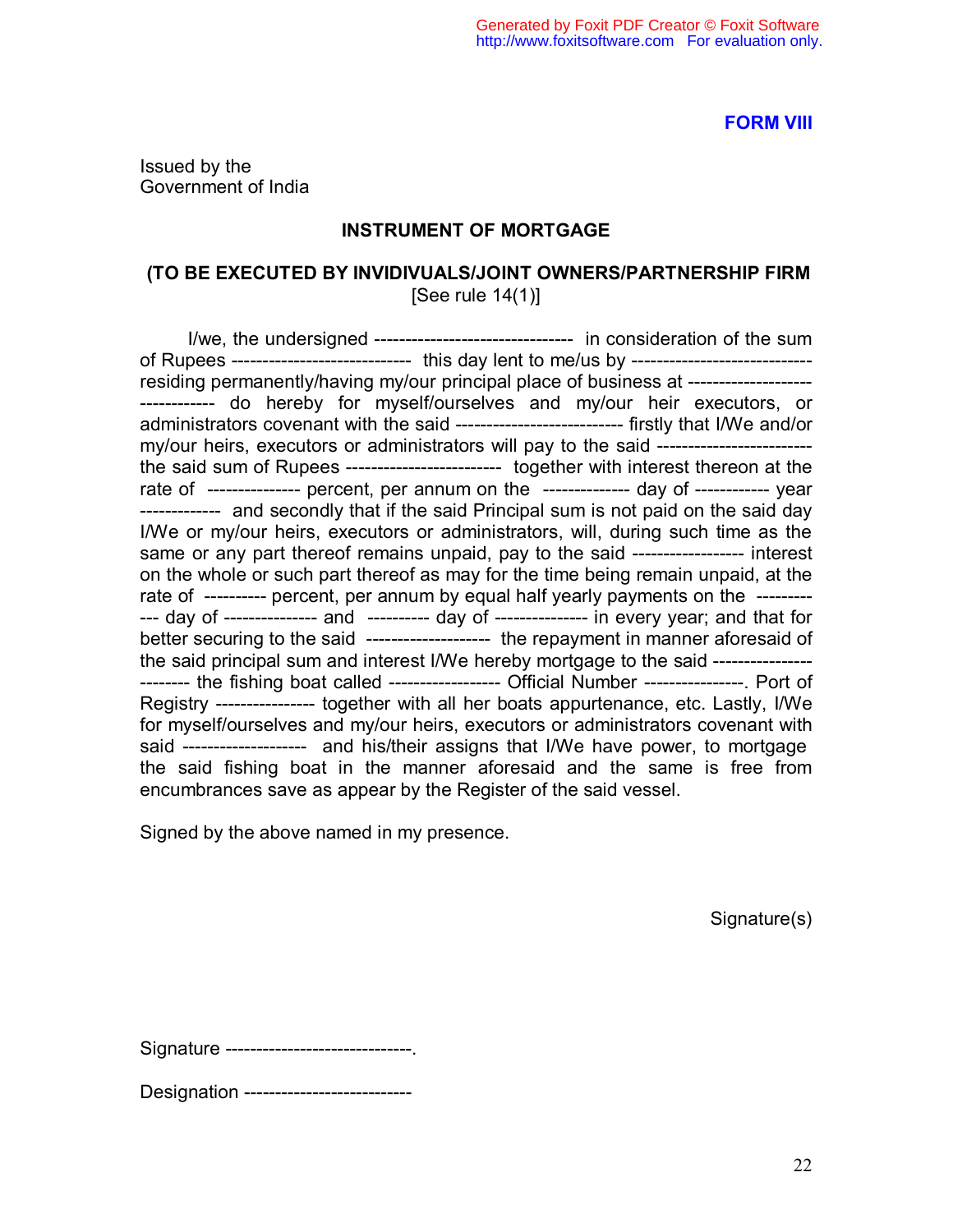Seal of Office -------------------------

Received the sum of Rupees ------------------------ in discharge of the within written security dated this ------------------- day of ----------- year ---------

 $\overline{\phantom{a}}$  , and the contribution of the contribution of the contribution of the contribution of the contribution of the contribution of the contribution of the contribution of the contribution of the contribution of the

Signed in my presence Signature(s) of Mortgages(s)

Seal of office ------------------------------

 Signed in my presence Signature........................... Designation.........................

issued by the Government of India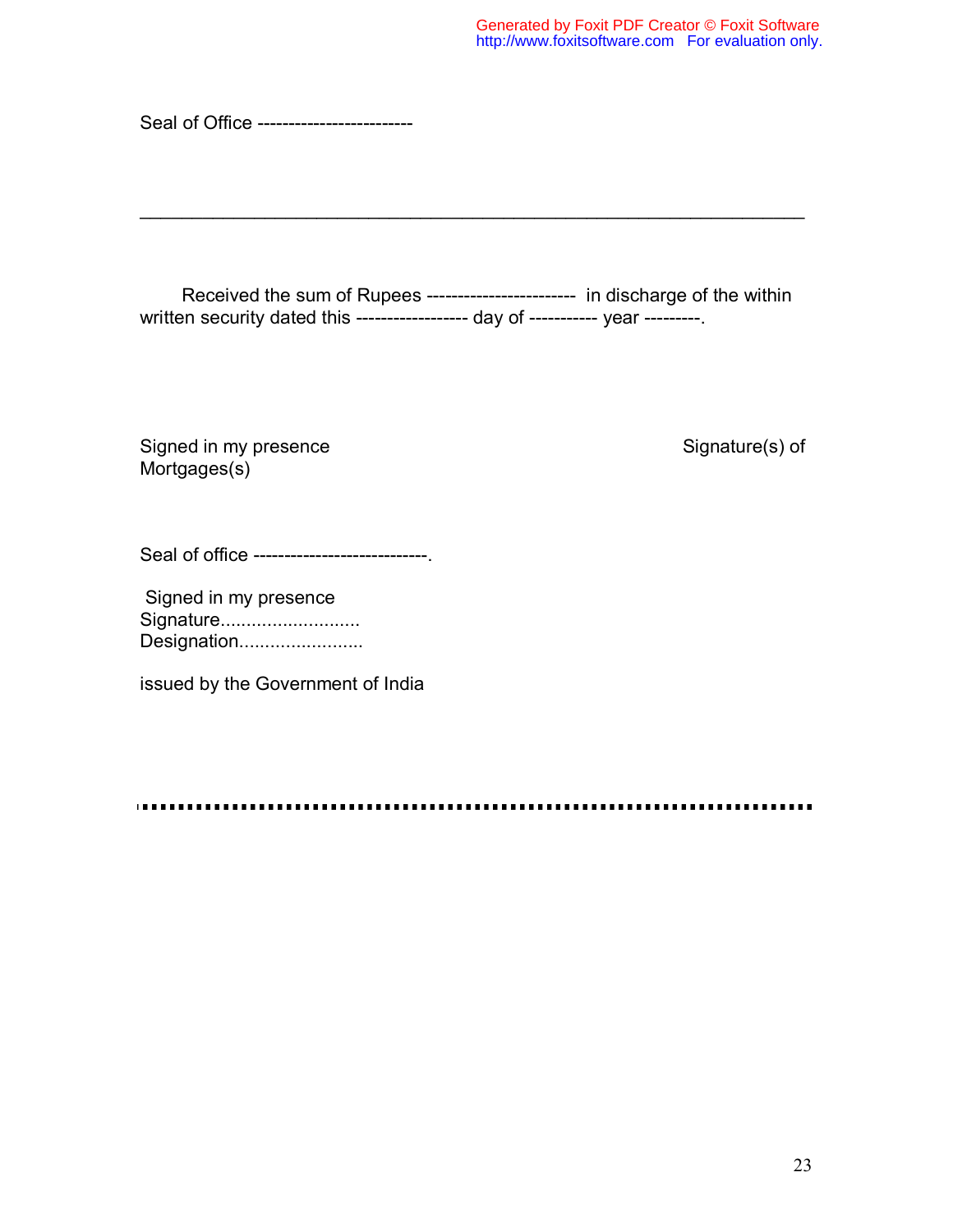#### **FORM IX**

#### **INSTRUMENT OF MORTGAGE (TO BE EXECUTED BY A COMPANY OR BODY CORPORATE)**  [See rule 14(1)]

 We, the -------------------------------------------- Company Limited, having our principal place of business at ------------------- in consideration of the sum of Rupees --------------- this day lent to us for ourselves and our successors covenant with the said --------------------------- and his/their/its assigns firstly that we/our successors will pay to the said ----------------------------- or its/their assigns the said sum of Rupees -------------------------- together with interest thereon at the rate of -------------- per cent, per annum on the ------------ day of --------------------year ------------- ; secondly that if the said principal sum is not paid on the said day, we or our successors will, during such time as the same or any part thereof remains unpaid pay to the said ------------------- interest on the whole or such part thereof as may for the time being remain unpaid, at the rate of ------------percent, per annum by equal half yearly payments on the --------- day of ---------- ------- and ----------- day ---------- in every year; and that for better securing to the said ----------------- the repayment in the manner aforesaid of the said principal sum and interest, we hereby mortgage to the said ----------------- the Fishing Boat called ------------------------ Official Number --------------------- Port of Registry -------- --------------------- together with all her boats and other appurtenances, etc. Lastly we for ourselves and our successors covenant with the said ------------------- and its/their assigns that we have power to mortgage the said vessel together with all her boats and appurtenances, etc. and that the some is free from encumbrances save as appear by the Register of the said vessel.

 In witnesses whereof we have subscribed our name(s) and common seal this -------------------day of ---------- year -------------------------.

Signed by the above named Signature(s) in my presence For and on behalf of ---------------------

**Signature** Company Limited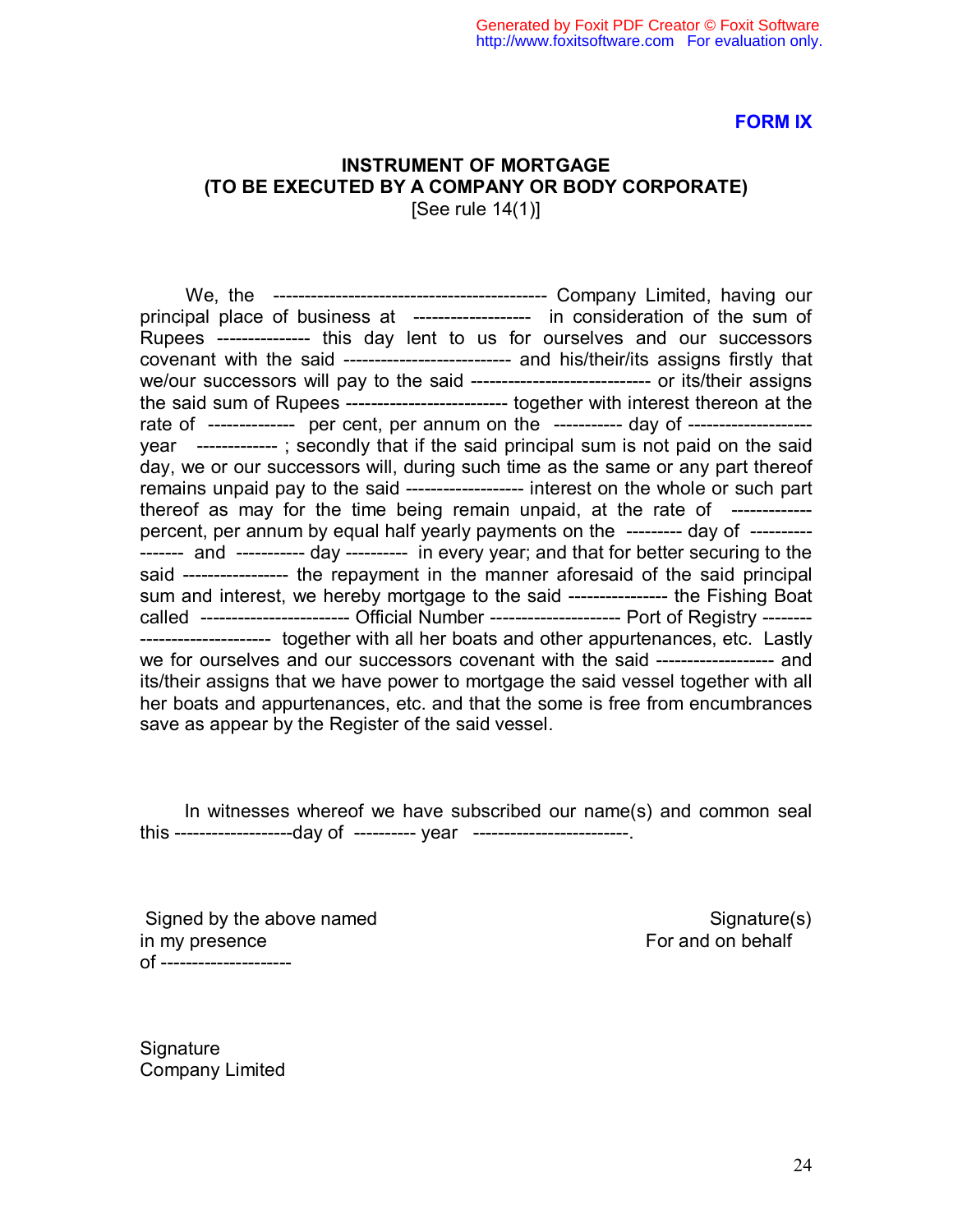**Designation** Company's Seal.

Seal of Office

 Received the sum of Rupees --------------- in discharge of the withinmentioned security. Dated ------------ at --------------- this --------------- day of ------------------------------- year -------------------

Signed in my presence

Signature -----------------------

Designation -------------------- Signature(s) of

Mortgage(s)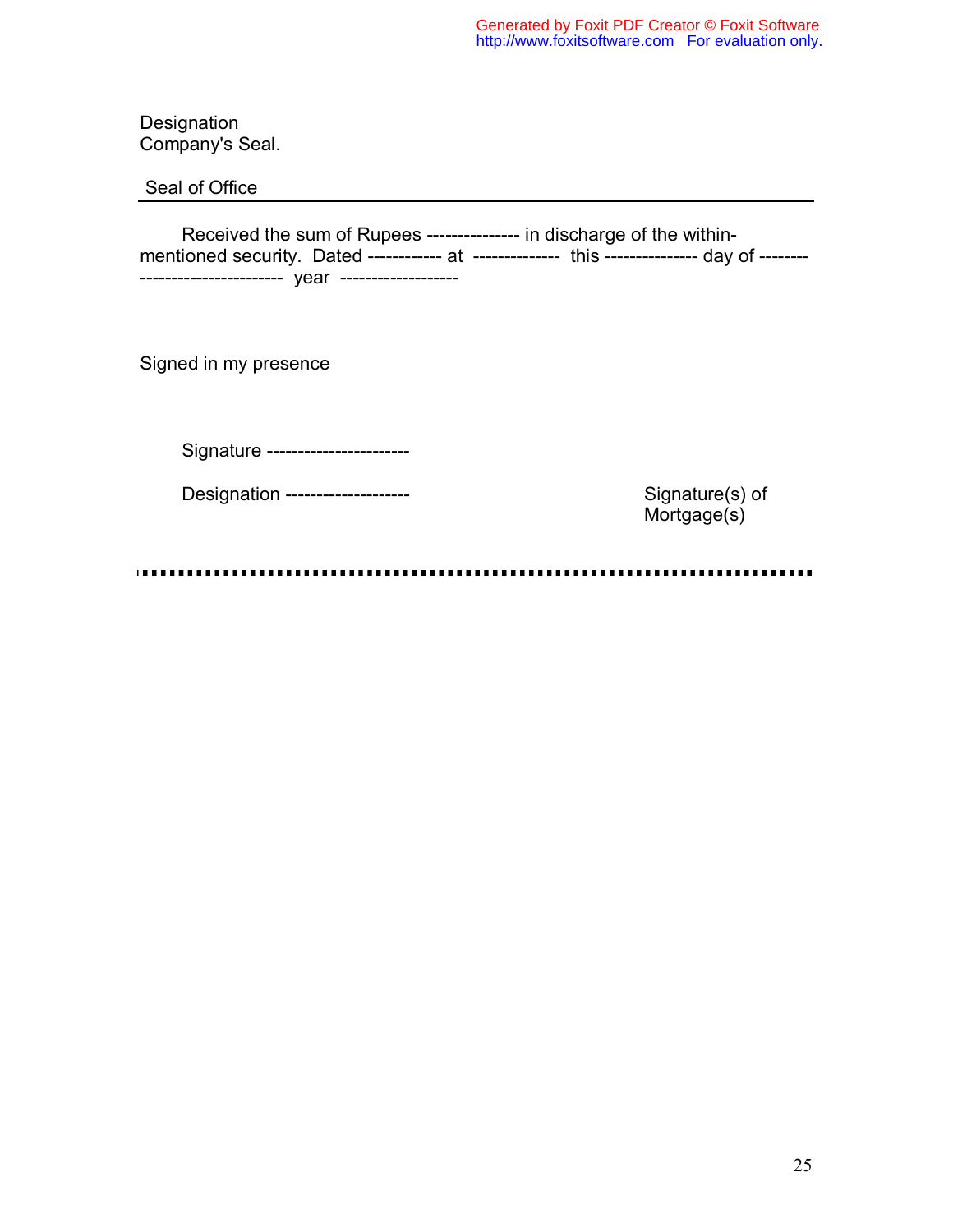# **FORM X**

Issued by the Government of India

# **PROVISIONAL CERTIFICATE OF REGISTRY [See rule 17(1)]**

This is to certify that Fishing Boat -------------------------- Official Number ---------------------- of -----------------Tons ------------------- belonging to..................................................................................... ........................................................

 --------------------------------------------------- is hereby permitted to ply pending issue of Certificate of Registry.

 This Provisional Certificate shall remain in force for a period of three months or until the Fishing Boat is granted a Certificate of Registry whichever is earlier.

Port of -----------------------

Date --------------------------

Registrar of Fishing Boat